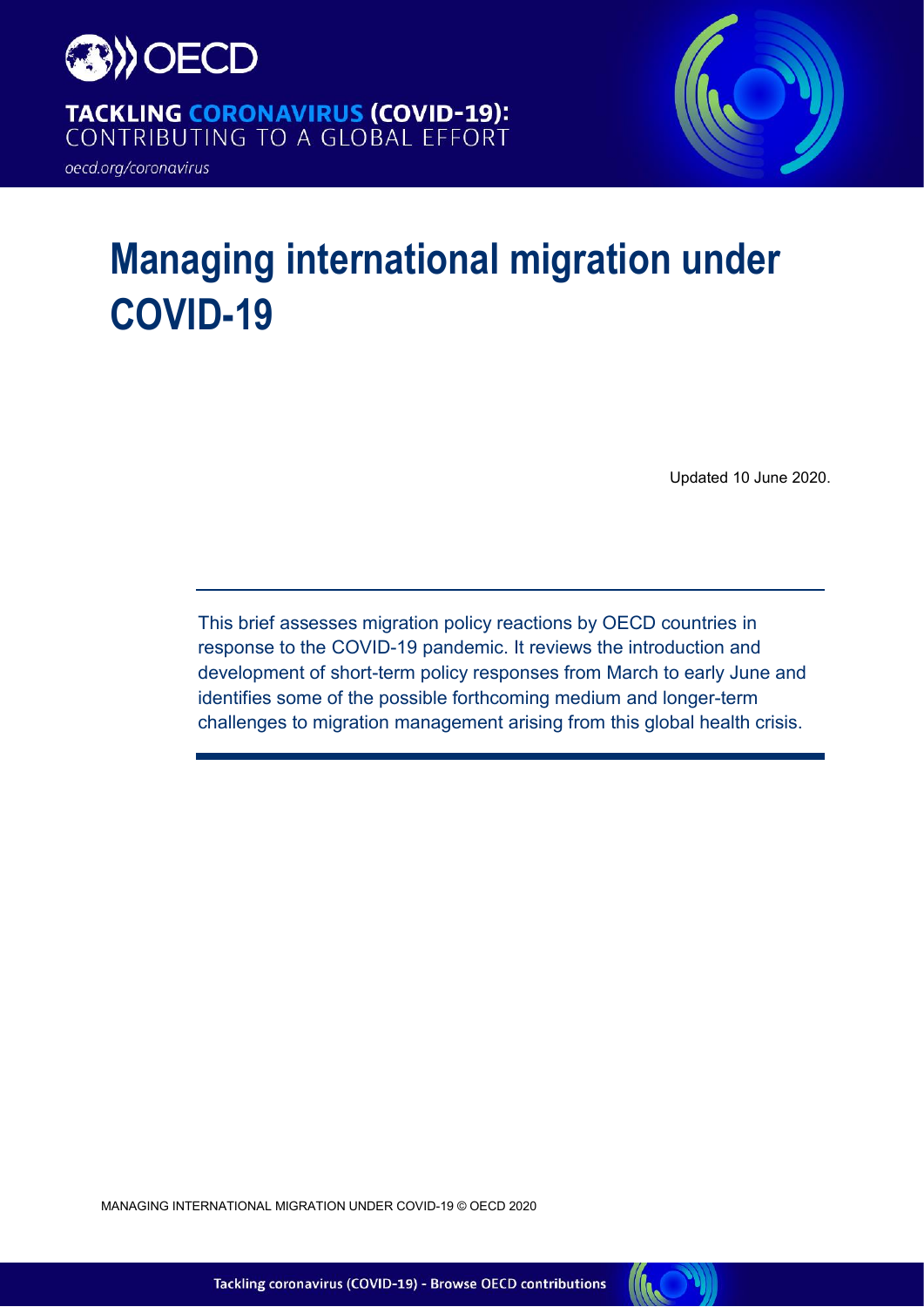## **Impact of COVID-19 on migration policies: key findings**

- In most OECD countries, travel bans have been put in place quickly to prevent importing new COVID-19 cases with the exception of few countries, such as Mexico, which have taken no specific measure. However, in most cases, nationals and long-term residents have been able to come back home except in a few countries which have imposed stricter measures such as Colombia.
- By end May 2020, most OECD countries imposed a quarantine period of typically 14 days for people allowed to enter with the exception of a few countries such as Sweden. Selfquarantine is the norm but some countries impose stricter rules with geolocalisation applications (Korea) or quarantine at the port of entry (Australia).
- A number of exemptions to the travel bans have been put in place notably to cross border workers, seasonal workers and health professionals.
- Migration and asylum offices as well as consular services abroad have been closed to public for one to three months in most countries and backlogs of applications quickly increased. Some countries have facilitated online applications or email communication. Return and resettlement activities have *de facto* been suspended in most countries.
- For those unable to leave as a result of the pandemic, most OECD countries have offered blanket relief measures or the possibility to remain. One country, Italy, is undertaking a potentially large-scale regularisation in reaction to the COVID-19 pandemic. Employment restrictions for migrants have also been eased in many countries to enable less or more hours worked, reduced wages or change of employer.
- Most OECD countries offer access to treatment for COVID-19 for all categories of migrants. Some countries like France or Belgium already offered free universal access to health care prior to the crisis. Others like Portugal have temporarily regularised migrants in an irregular situation to ensure full access.
- In the medium term a number of issues with respect to migration management will arise linked to the management of backlogs, attractiveness for international students and highly-skilled migrants, adoption of new health criteria in migration management and the adjustment of returns and humanitarian assistance operations.
- Experiences from previous economic crises, suggest that the economic downturn associated with the COVID-19 pandemic may have disproportionate and long-lasting negative effects on the integration of immigrants and their children unless appropriate support measures are in place.
- In the context of a severe economic recession and increasing challenges for maintaining social cohesion, support for proactive migration policies may also risk decline.

All OECD countries responded promptly to the COVID-19 pandemic by taking action to restrict international movements. However, the extent to which borders have been sealed and immigration services disrupted in the past three months has varied across countries. Many countries have also put in place exemptions for specific categories of migrants in essential sectors and have taken provisional measures for those unable to leave because of the pandemic. Going forward, the health crisis will affect migration management with backlogs, new health requirements and changing skills needs. It may also have lasting negative effects on the socio-economic integration of immigrants. This brief is covers five main issues: overall travel restrictions; exemptions to travel bans – notably for workers in key sectors; concessional measures facilitating stay and access to health care; disruption of migration services; and longer term impacts of the health crisis on migration management and lessons learnt.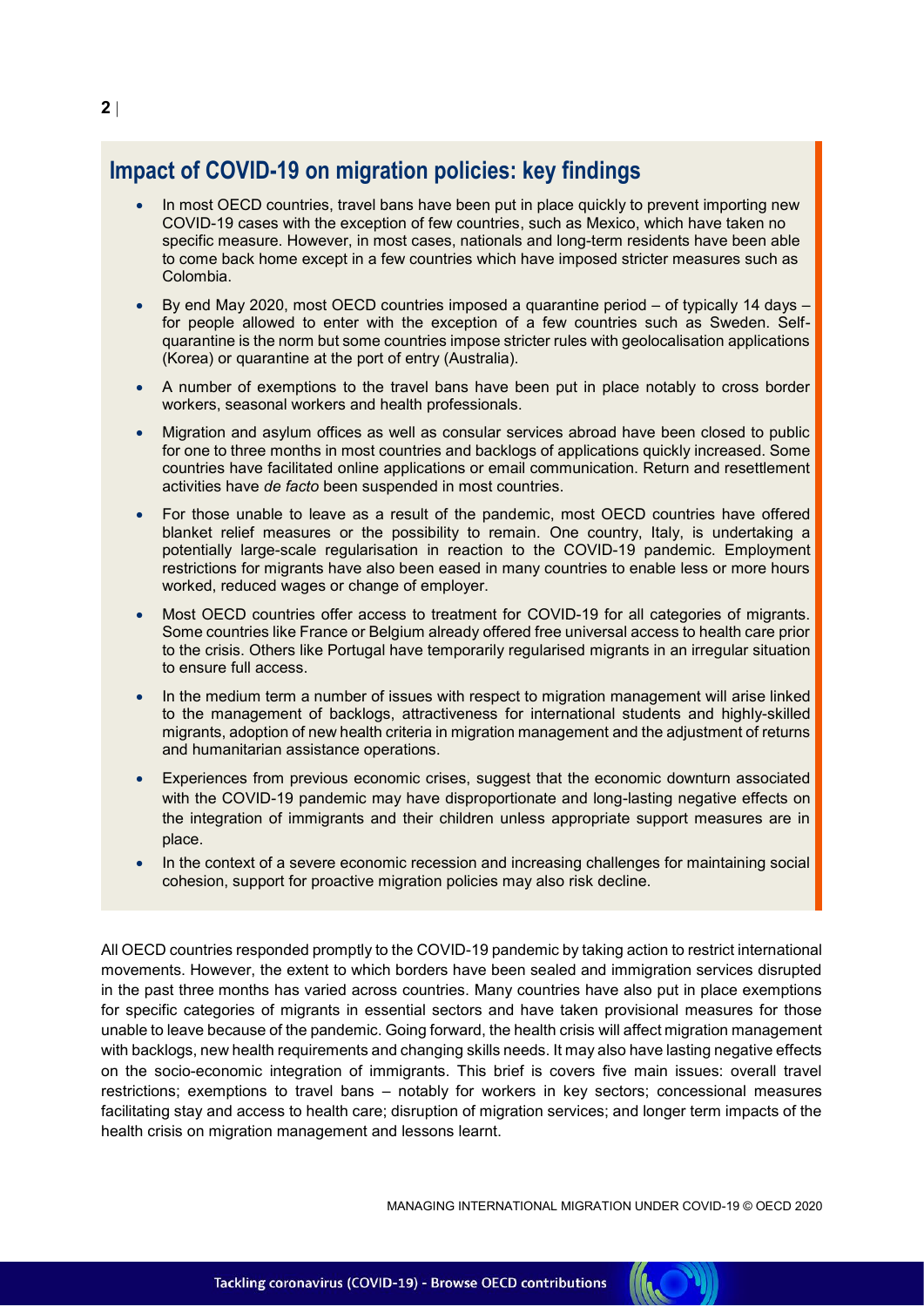#### **1. Travel restrictions and re-entry of nationals and permit holders**

The first and foremost measure in response to the COVID-19 pandemic was the closure of national borders and enforcement of worldwide entry bans. As of 1 May 2020, almost all OECD countries<sup>1</sup> have put in place restrictions on the admission of foreigners, although almost all still accept nationals returning from abroad – albeit often subject to a mandatory quarantine period. Most OECD countries also accept the return of legal permanent residents, as well as of their spouses and immediate family members (see [Annex A\)](#page-9-0). A few countries, however, extend restrictions even to these categories, such as Colombia, Japan (exceptional circumstances will be considered / except special permanent resident) and Hungary (for non-EU permanent residents)<sup>2</sup>. Canada, while restricting the entry of non-family members, has however recently enlarged its definition of immediate family to include parents and step-parents (until 30 June).

At least two OECD countries (Japan and Korea) have decided to suspend the validity of previously issued visas, while a number of OECD countries still allow all valid visa or short-term residence permit holders (i.e. not only permanent residents) to enter or re-enter. These include, inter alia, Ireland, Portugal, France, Greece, Canada, the United States, Chile, Belgium, the Netherlands, Spain, the United Kingdom and the Czech Republic. Poland accepts all valid work permits, including seasonal workers. Israel and Italy still accept business trips.

## In most OECD countries, travel bans have been put in place to prevent importing new #COVID-19 cases

On 16 March 2020, the European Commission adopted a Communication to the European Parliament, the European Council and the Council [\(COM\(2020\)115\)](https://ec.europa.eu/home-affairs/news/20200330_covid-19-guidance-implementing-temporary-restriction-non-essential-travel-eu_en), calling for a temporary restriction on non-essential travel to the EU in view of COVID-19 for an initial period of 30 days. The recommendation was subsequently extended until 15 June 2020. The Commission followed wit[h guidance](https://eur-lex.europa.eu/legal-content/EN/TXT/PDF/?uri=CELEX:52020XC0330(02)) on the implementation of such restrictions, on the facilitation of transit arrangements for the repatriation of EU citizens and on the effects on visa policy.

Most OECD countries, with the notable exception of Sweden, Switzerland (for those without symptoms), Mexico and the United Kingdom (until 8 June), have imposed quarantine measures for people arriving from abroad, at least from most affected countries of origin. The Czech Republic required a medical certificate to avoid quarantine. In most cases, the quarantine is for 2 weeks but it has been limited to 7 days in Slovenia and 10 days in Norway or Switzerland (for those with symptoms). At the beginning of May, a number of European countries – including Belgium, France, Italy and Spain – remained under strict lockdown for the entire resident population, as well as any persons admitted from abroad. By mid-June, many countries in Europe will start to relax the quarantine requirement for selected (mostly neighbouring) countries with a gradual phasing out for all international travellers.

#### **2. Exemptions to travel bans and special measures**

In Europe (in line with the March Council communication) and in other OECD countries, there are exemptions to the travel ban for incoming health care workers (see below) and other essential workers, such as those who are responsible for the transport of goods. Exceptions also exist for holders of residence

<sup>&</sup>lt;sup>1</sup>Notable exceptions are notably Mexico and Ireland.

<sup>2</sup> Detailed information on travel restrictions are compiled by the **International Air Transport Association** [https://www.iatatravelcentre.com/international-travel-document-news/1580226297.htm.](https://www.iatatravelcentre.com/international-travel-document-news/1580226297.htm)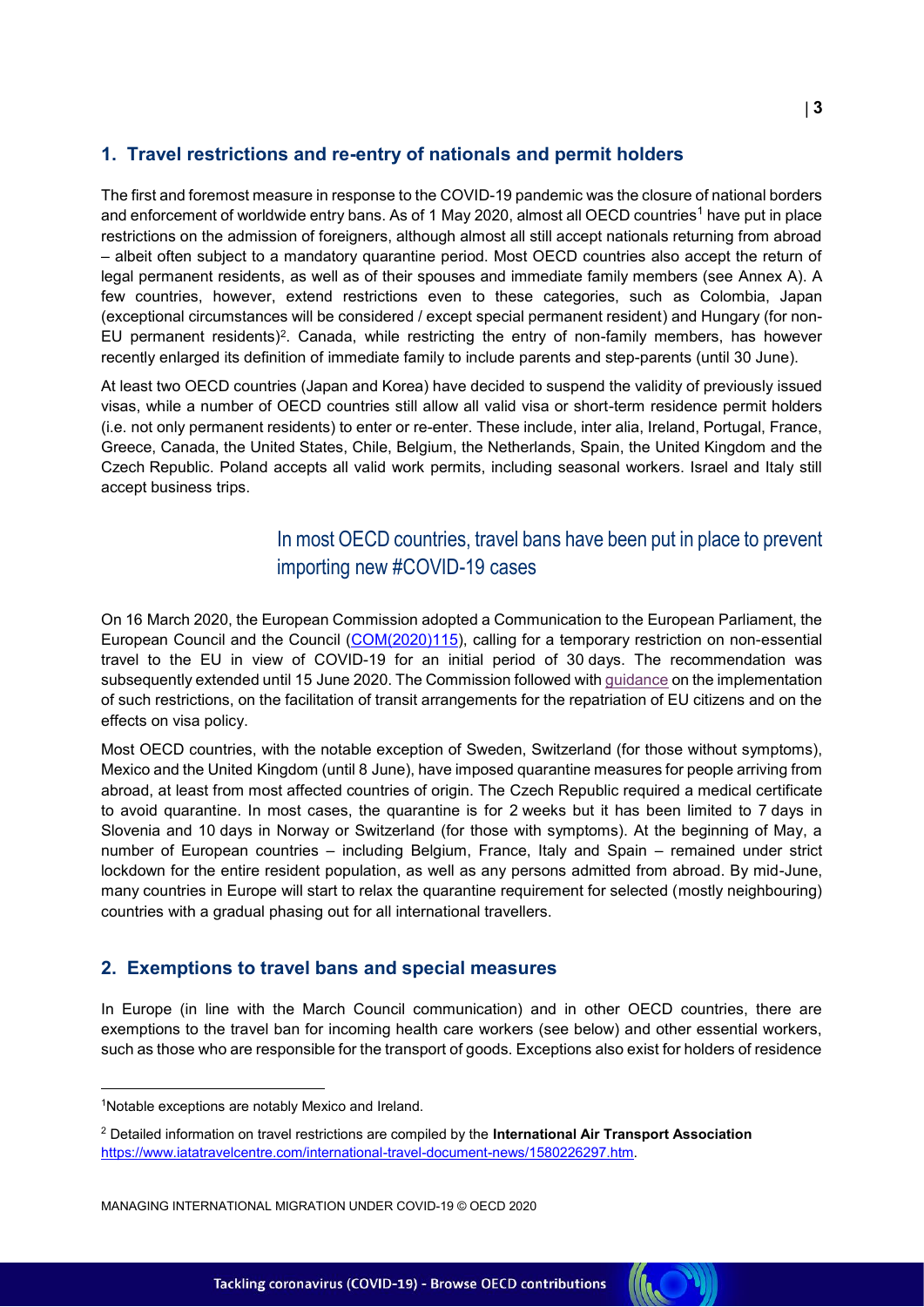permits and their family members, persons travelling for imperative family reasons such as funerals or the provision of emergency support. Other categories, such as diplomats, staff of international organisations, humanitarian aid workers, freight transportation workers or passengers in transit are also generally not subject to restrictions, though the latter are sometimes required to provide a medical certificate.

## Because of the role of #migrants in key sectors, many exemptions have been applied, notably in health, agriculture and transport

The situation of **cross-border workers** is more complex and varies from country to country. The number of land entry points may be limited (e.g. Hungary, Germany, Italy, the Czech Republic) or mobility restricted to essential cross-border workers (e.g. between Mexico, United States and Canada; or in the Netherlands with neighbouring countries for example) or those with a permanent contract (Finland). In some cases, restrictions imposed by neighbouring countries limit movements (e.g. Argentina and Peru for Chile, Poland for Germany). In a few cases, medical certificates are required (e.g. Lithuania). In Europe, the European Commission has expressed some concerns about restrictions on cross-border movements and has issued [guidelines](https://eur-lex.europa.eu/legal-content/EN/TXT/PDF/?uri=CELEX:52020XC0330(03)&from=EN) concerning the exercise of the free movement of workers during COVID-19 outbreak, which cover cross-border workers, seasonal workers and short-term postings within the EU.

A number of countries have taken special measures for **seasonal agricultural workers**. In most cases, these enable people with limited work permits – in terms of work rights or duration – to remain in their host country to work. This is the case notably for seasonal worker programme and Pacific labour scheme participants in Australia, and for seasonal workers in agriculture in Greece, Israel (until end May), as well as in Italy, Norway, the Czech Republic and the United States. In some countries, facilitations are mostly administrative, allowing employers to delay the recruitment or to offer longer contract duration (e.g. Canada, Belgium). In a few countries, facilitations have been made to allow categories of migrants who were previously forbidden to work to do so, notably in agriculture. This is the case, for example, in Belgium for asylum seekers in the first four months of their application (they may work also in other sectors), in Spain for youth without work rights aged 18 to 21, and in Ireland for international students. In Austria, foreigners who already reside in the country but who do not have the appropriate working rights are entitled, under certain conditions, to submit an application for a visa for the purpose of exercising a seasonal or harvesting activity. In Greece, an exceptional fast-track procedure, in place until 30 June 2020, allows employers to hire, under certain conditions, third country citizens in an irregular situation already residing in the country, to help address urgent labor needs in agriculture. In Germany, after an initial suspension, the entry of foreign seasonal workers was reauthorised in April and May for a total of 80 000 persons – predominantly Romanian and Bulgarian citizens. Similarly, Greece re-authorised, on 1 May 2020, the entry of seasonal workers from non-EU countries exempted from entry visa requirements, such as Albania, upon an employer's request lodged before 30 June 2020. Given the absence of commercial flights, charter flights from these countries have been organised; this is also true for seasonal agricultural workers to the United Kingdom. The Czech Republic reinitiated admission of seasonal workers on 11 May 2020.

A number of countries have also taken action to mobilise the **migrant health workforce**. In addition to the fact than this group is generally exempted from entry bans, and that expedited processing of work visas for this group is in place, a few countries or subnational governments decided to $^3\!$ 

MANAGING INTERNATIONAL MIGRATION UNDER COVID-19 © OECD 2020



<sup>3</sup> Information on policy changes in specific US States was compiled by the OECD Secretariat based on publicly available information.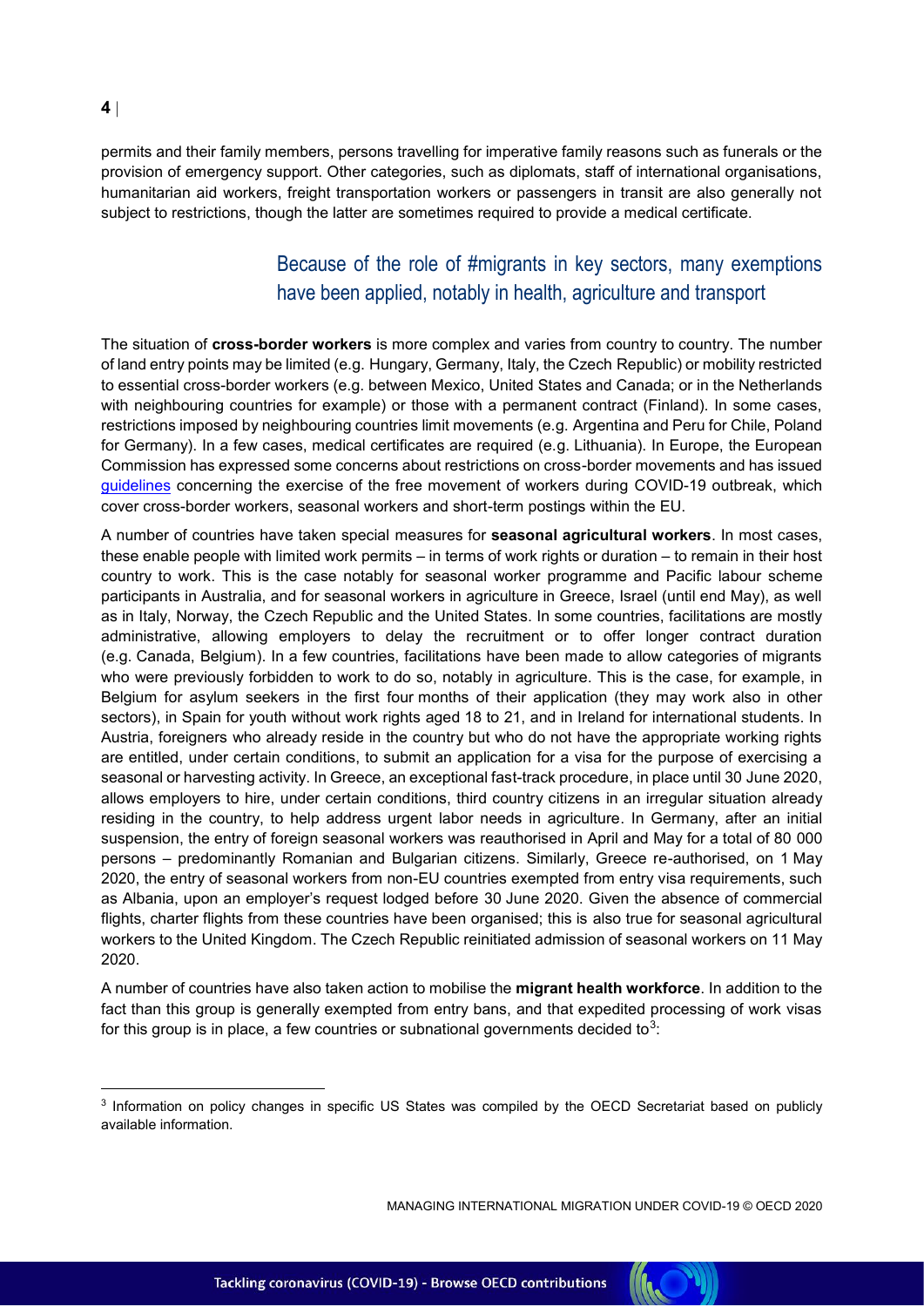- *(i)* facilitate the temporary licencing of doctors with foreign medical degrees (e.g. Ontario and British Columbia in Canada, New Jersey in the United States and Italy);
- *(ii)* facilitate recruitment in the national health services (e.g. Chile and Spain);
- *(iii)* reduce the requirements in terms of postgraduate training to be able to practice (New York, Massachusetts and Utah in the United States);
- *(iv)* expedite current applications for the recognition of foreign qualifications of health professionals (e.g. Belgium, Germany, Ireland, Luxembourg, Spain);
- *(v)* allow foreign-trained health workers in non-medical occupations in the health sector (e.g. France).

The United Kingdom has decided that doctors, nurses and paramedics with visas due to expire before 1 October 2020 will have them automatically extended for one year.

#### **3. Concessional measure facilitating stay in the territory and access to health care**

As immigration services are closed in many OECD countries and movements are restricted, it has proved difficult for migrants to renew their visas, to apply for status changes or simply to leave the country. In these circumstances, a number of OECD countries have offered **blanket relief measures or the possibility to remain**. These include, with varying conditions, Chile, the Czech Republic, France, Germany, Greece, Hungary, Ireland, Israel, Italy, Lithuania, Luxembourg, Portugal, Spain, Denmark, Estonia and the United Kingdom. Other countries still require formal applications but the possibility to remain is generally granted notably to those who cannot return home (Sweden, Finland, Korea, New Zealand) or exceptional extensions have been granted to certain types of visa holders.

One OECD country, Italy, is undertaking a potentially large-scale regularisation programme as a result of the COVID pandemic. Applications will have to filed between 1 June and 15 July within one of the following streams: (i) temporary 6-month permit for foreigners whose permit expired after 31 19 October, if they prove they were in Italy at 3 March 2020 and worked previously in the sectors identified in the decree; (ii) new employment contracts or regularisation of current illegal employment in the sectors identified in the decree and presence prior to 3 March 2020 with a fee of EUR 500.

## Temporary concessional measures were necessary for #migrants in most countries during the pandemic

**KO** 

**Employment restrictions have been eased** in some cases to respond to the changes wrought by the pandemic. Special concessions for holders of temporary visas include the removal of maximum number of hours students may work (Australia, Belgium, Canada, Ireland), or allowing the possibility of telework (Austria, Belgium, Denmark). In Germany, a no-interest loan of 650 EUR monthly paid to university students through March 2021 is also available to international students. A few countries have also loosened the rules to change employer, reduce hours, or work for a lower wage if the change in employment conditions is COVID-related (e.g. Australia, Austria, Canada, Czech Rep, United Kingdom). In the United States, USCIS introduced temporary policy changes regarding the full-time work requirement for H-1B foreign medical graduates and the provision of telehealth services by those H-1B foreign medical graduates.

Finally, in line with [WHO guidance](https://www.who.int/publications-detail/preparedness-prevention-and-control-of-coronavirus-disease-(covid-19)-for-refugees-and-migrants-in-non-camp-settings) on prevention and control of coronavirus disease for refugees and migrants, most OECD countries offer access to treatment for COVID-19 for all categories of migrants. Some countries, like France or Belgium, already offered free universal access to health care. Others, like Portugal, have temporarily regularised all migrants in an irregular situation to ensure full access. In most

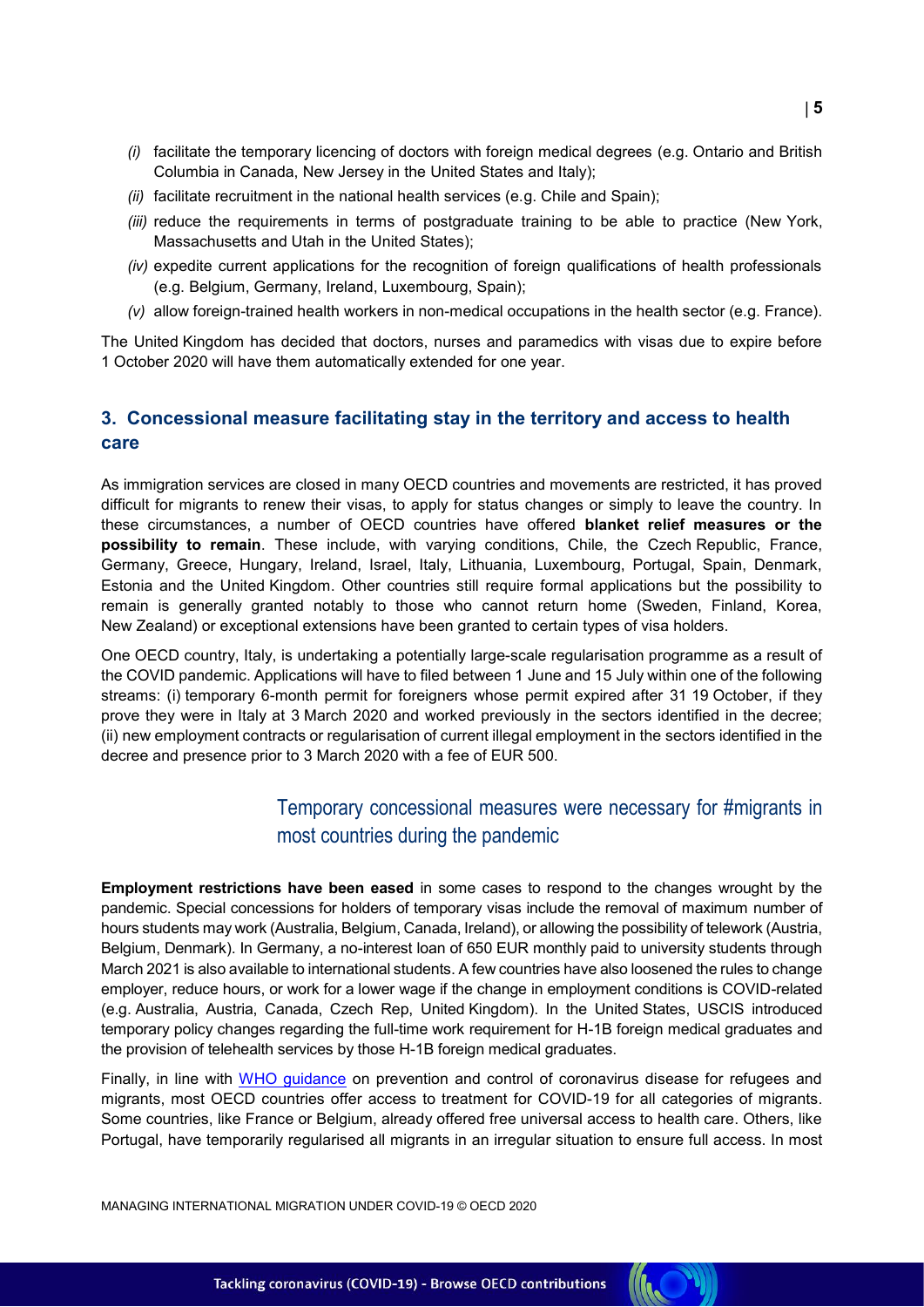**6**

OECD countries, necessary medical treatment may not be denied to anyone, although treatment may be subject to payment.

### **4. Adapting service delivery during the pandemic**

#### *Issuing new visas*

The closure of consular services all around the world has led to a *de facto* **suspension of the issuance of new visas and permits abroad** for most OECD countries. However, about half of OECD countries still process visa or permit applications in the country, notably for acquisition of permanent/long-term residence or renewals, while others only process applications on an exceptional basis. The United States decided in late April to suspend, until the end of June, processing of pending immigrant applications, and to review by the end of May conditions for the issuance of new non-immigrant visas.

Even in countries still processing **visa applications**, immigration offices are closed or operating under restricted access to the public, leading to delays. In-person meetings and interviews, biometric appointments and medical checks are generally suspended. Options for online or postal applications have however been developed in a few countries. Canada decided that no application in progress would be closed or refused because of documents missing due to COVID-19. One country, Chile, recently moved towards 100% digital issuance of visas (already the practice in Australia, for example) which enables continuity in services.

#### *Other activities (asylum, resettlement, expulsions)*

Although there remains a large number of people seeking asylum who are in need of international protection, the number of illegal crossings at OECD borders has decreased. In Europe, according to Frontex, there were 4 650 illegal entries in March compared to 6 200 in February, with a much sharper drop in the central Mediterranean). Similarly, in the United States, apprehensions and inadmissible entries at the Southwest border were down from February to March (from 36 500 to 33 900) and in sharp decline compared to the previous year (76 500 and 103 700 respectively). According to the US administration, record low numbers reflect the effectiveness of their policies.

In theory, **asylum applications are still processed** in most OECD countries. The European Commission issued [guidance](https://ec.europa.eu/info/sites/info/files/guidance-implementation-eu-provisions-asylum-retur-procedures-resettlement.pdf) on the implementation of relevant EU provisions in the area of asylum and return procedures and on resettlement, which aims at ensuring the continuity of procedures as much as possible while fully ensuring the protection of people's health and fundamental rights.

Most OECD countries have, however, postponed personal interviews and only process pending applications. Some countries are exploring alternative ways to conduct interviews remotely through the use of videoconferencing (e.g. United Kingdom, Belgium, Netherlands, Norway, Sweden), while others allow the lodgement of applications for international protection and/or conduct the preliminary admissibility examination via postal mail or online or by e-mail (e.g. Germany, Canada). A number of EU countries are only processing priority cases, such as families. Canada and the United States have also announced temporary and reciprocal measures where they will now return those who attempt to make an asylum claim between official ports of entry along the land border, and at air or marine ports of entry (with some exemptions).

UNHCR has compiled a [guide](https://data2.unhcr.org/en/documents/download/75453#_ga=2.200285549.2110033778.1588153733-669713516.1585840290) with practical recommendations and good practices to address protection concerns in the context of the COVID-19 pandemic. Two situations are considered: (i) the continuation of asylum procedures with adaptation to prevent COVID-19 transmission and adaptation of procedures (e.g. the decision by Austria and Switzerland that COVID-related no-shows or non-co-operation do not entail any consequences for the asylum-seekers); or (ii) suspended asylum procedures with backlog

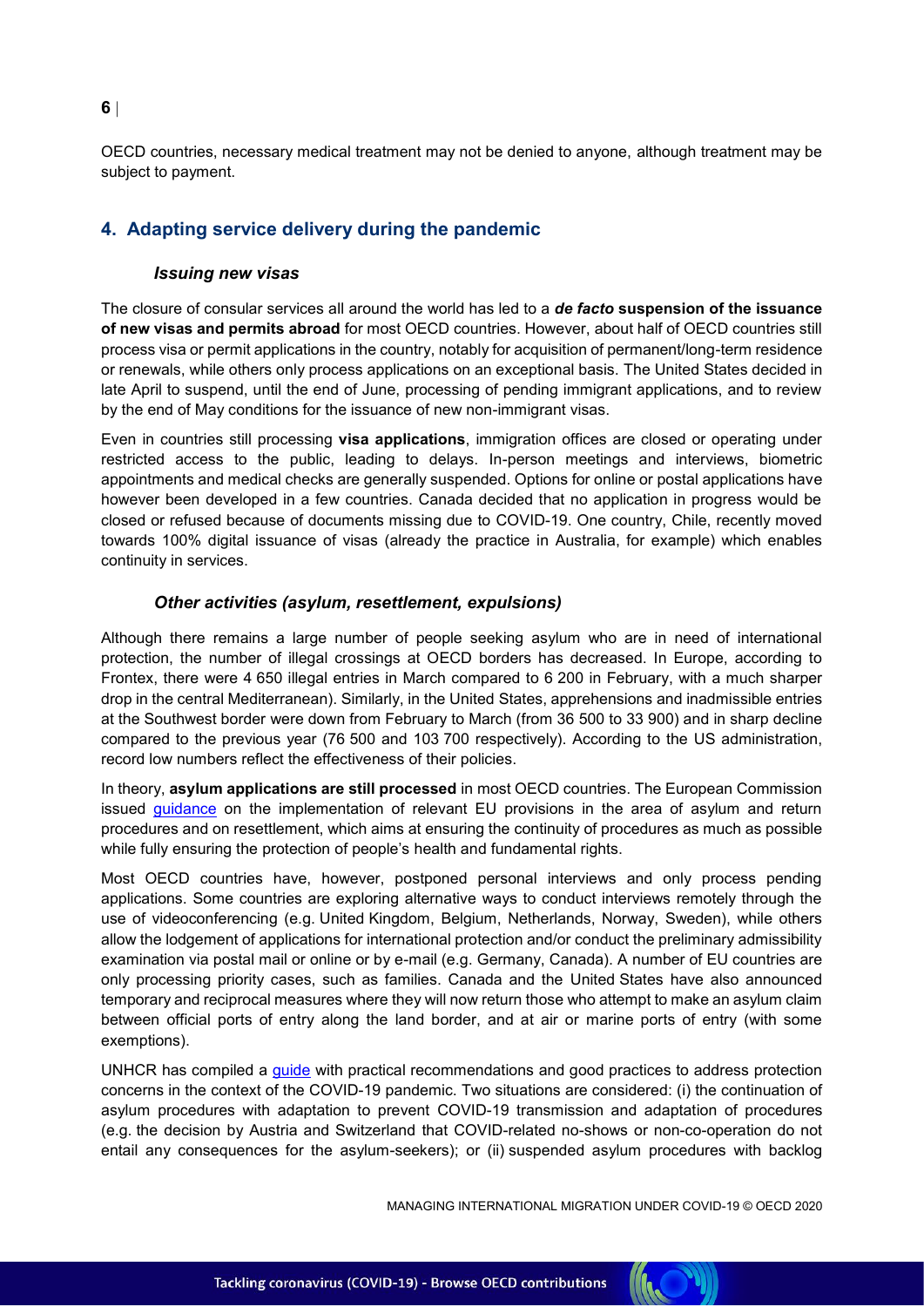management with decision preparation to prepare for resumption (e.g. Netherlands). UNHCR encourages and supports transfer from reception and identification centres into individual accommodation, notably for the most vulnerable (e.g. in Greece).

In view of the unfolding COVID-19 situation, a number of OECD countries have also released people from detention centres and avoided new placements, including new arrivals, in closed facilities. This is the case for example in Austria, Belgium, Luxembourg, Spain, Sweden and the United Kingdom.

Furthermore, because of travel restrictions, most countries have also **suspended resettlement**. UNHCR and IOM temporarily stopped resettlement operations, and national resettlement programmes have been suspended in Canada, New Zealand, and all EU countries. Refugee resettlement travel to the United States has also generally been suspended, with very limited exceptions for individuals in urgent circumstances. On-site missions and interviews by governments have been halted. To give an order of magnitude of the disruption, March and April saw IOM cancel more than 800 resettlements concerning 9 000 individuals, while fewer than 15 operations (for about 100 individuals) took place. Nonetheless, this did not prevent relocation of Unaccompanied Minors (UAM) from the Greek islands. A number of EU Member States and Switzerland have committed to transfer 1 600 UAM from Greece as part of a relocation scheme organised by the EC and the Greek authorities, with the support of UNHCR, IOM and EASO. The first 60 UAM arrived in Luxembourg and Germany mid-April. Switzerland also accepts requests for UAM from Greece with extended family ties in Switzerland, and around 20 UAM arrived in Switzerland mid-May.

**Forced returns** have also been affected. While a number of countries have signalled increasing interest and requests for voluntary return programmes, under the current situation OECD countries face practical difficulties in carrying out return activities to countries of origin, including due to the reduced availability of staff and of commercial flights, but also to the closure of borders or restrictive entry measures introduced by origin countries. In Europe, forced returns are very limited from all countries, though most EU Member States did not formally stop forced returns. The United States still operates deportation flights, notably to countries of the Northern Triangle (Guatemala, Honduras and El Salvador), but at reduced scope. In the first half of April, US Immigration and Customs Enforcement conducted about 3 000 removals compared with 18 000 in the month of March. Some countries of origin are notably requesting that returnees be tested for COVID-19 to help contain the spread of the virus.

#### **5. Medium-term impacts in terms of migration management and integration**

A number of factors suggest that observed gradual exits from lockdowns in most affected countries will not lead to a quick return to "business as usual" in terms of migration management:

- Consular services abroad may remain inaccessible for some time.
- Backlogs may appear in the processing of visa applications for most categories of migration.
- Backlogs may also appear for asylum applications due to the limited mobility of persons and pause on operations during the pandemic.
- Pending work authorisations may become ineligible due to changes in the labour market situation – either because the employer no longer needs the worker, or because a weaker post-pandemic labour market leads to more restrictions on recruitment from abroad.
- Students may have been unable to complete their studies within the period foreseen by their visa.
- Migrants, regardless of their status (temporary visitor, student or worker), may have been unable to depart and overstayed their visa, making them ineligible for further extensions.
- Those who benefited from a temporary, pandemic-related extension of their visa, may find themselves in an uncertain situation at the end of the shutdown, with limited prospects for return.

**(ICC)**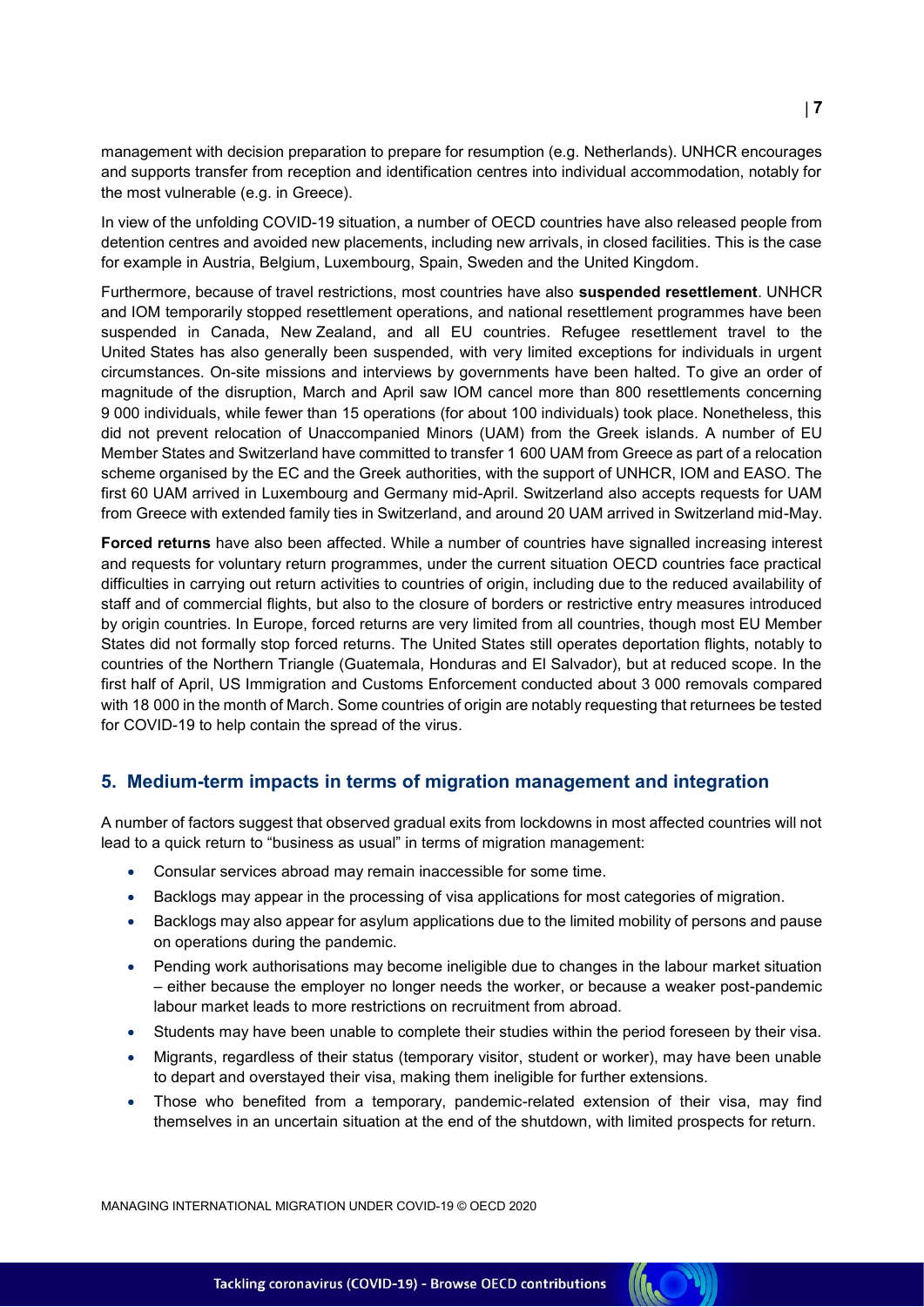- Highly skilled potential migrants may reconsider their options and cancel or delay their migration projects. Similarly, firms may be less inclined to sponsor intra-corporate transfers and international placements.
- Return operations are likely to remain complicated by restrictions in countries of origin for many months to come.
- Resumption of resettlement is also likely dependent on various factors, including border restrictions, flight availability, the capacity of migration offices and international partners. This raises concerns regarding the increased vulnerability of refugees if operations remain suspended or delayed for a long time.
- Lastly, the disruption of settlement services, as well as their adjustment to a combination of virtual settings and in-person services with physical distancing, may have longer-term negative impacts on the integration prospects of recently arrived immigrants.

Furthermore, migrants may be particularly hard hit by the direct and indirect economic consequences of COVID-19 related shutdowns, as they are more likely to hold temporary contracts and tend to be concentrated in sectors more sensitive to fluctuations in the business cycle (construction, retail services) or disproportionately exposed to shutdowns (hospitality, domestic services). Migrants may also be disproportionally impacted by COVID/health concerns themselves due to higher proportions working in sectors with high COVID exposure, or their inability to maintain physical distancing: essential services in grocers, cleaners, health care and long-term care home assistance, food processing, etc. On the other hand, the position of migrants working in the medical and care sector might improve, since COVID-19 has emphasized the labour shortages in this sector in some countries and several countries facilitated or fasttracked recognition of foreign health professionals. That notwithstanding, for many resident migrants the consequences are likely to be severe.

- Many migrants may struggle to stay in compliance with the terms and conditions of their residency permits because of the pandemic. Some may have become eligible for social assistance. They may have lost a job on which their residence was contingent, or had to change employer or sector.
- Migrants may have more difficulties meeting the criteria for family reunification and fulfilling requirements for naturalisation or even the renewal of their permits.
- Migrants with lawful residence may need increasing economic and social support especially if they cannot access general measures envisaged to support more vulnerable workers and families.
- Migrants may have pre-existing vulnerabilities due to poorer language skills, lower digital literacy, lower socio-economic status, previous trauma and underlying mental health wellness, inadequate housing, and lower social capital. The pandemic and its impacts on society and the economy may exacerbate these vulnerabilities, including susceptibility to higher stress at home and financial precariousness, which may increase their risk for abuse or violence, especially gender-related.
- Remittances sent back home may be severely reduced.

## How might COVID-19 fundamentally change migration overall?

In the medium-term, responding to these challenges will not be easy and will require needs and policies to be anticipated and adapted in a timely manner. Coordination between OECD countries will also be important to avoid decisions in one country having unexpected consequences on others. Going forward, the COVID-19 crisis is likely to have also long-lasting impacts on migration management and integration policies – both positive and negative.

First, a number of questions may arise regarding how to ensure the safe and efficient management of migration. This could be the case, for example, for short-term and seasonal labour market needs, for

MANAGING INTERNATIONAL MIGRATION UNDER COVID-19 © OECD 2020

**8**



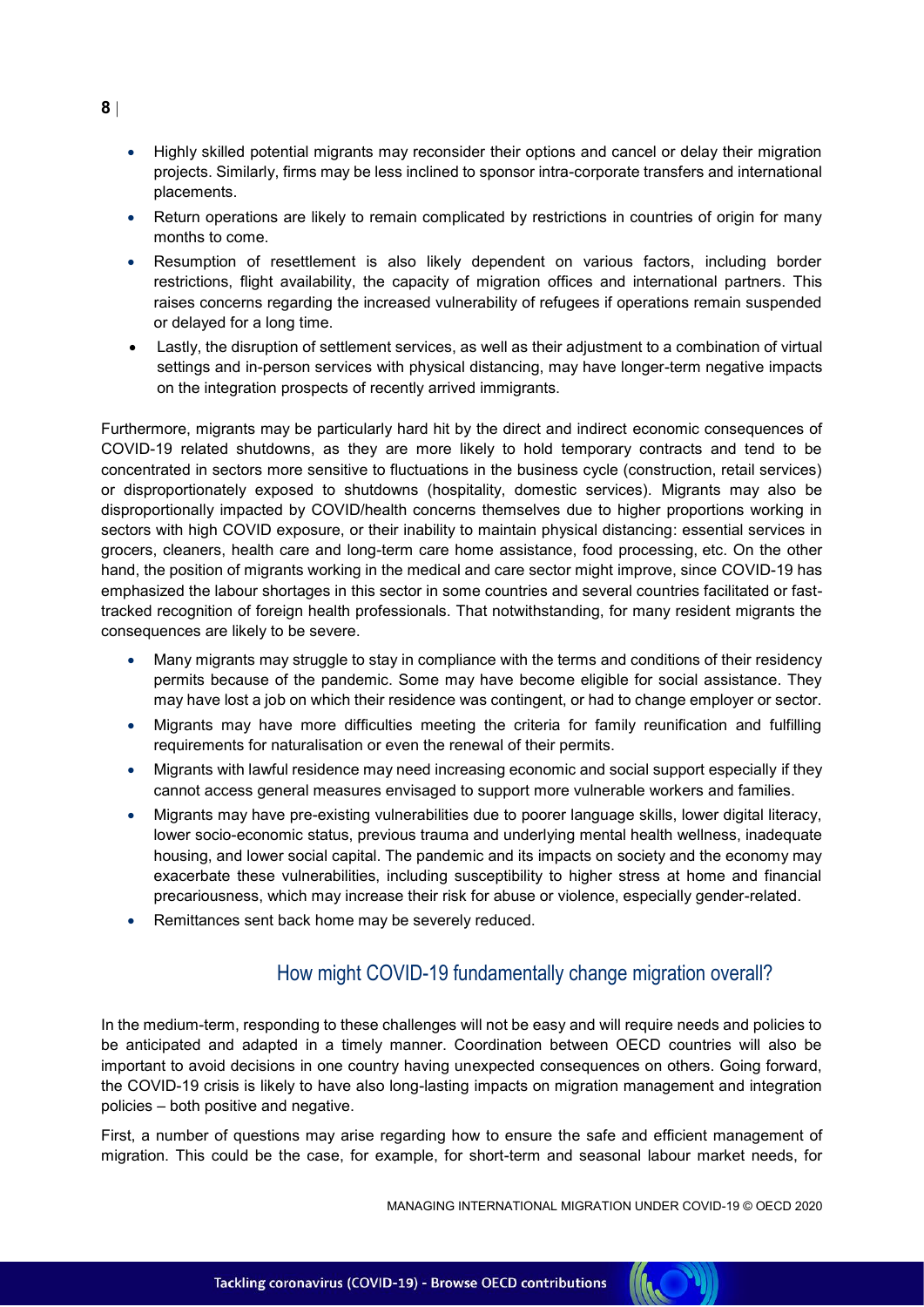programmes aimed at attracting foreign talents, including international students, or for fulfilling pledges, commitments and obligations in terms of humanitarian migration, notably through resettlement and relocation. In the case of international students, for example, the pandemic may have long-lasting effects on students' behaviour and school/country choice, notably if universities are switching to mainly online courses. Likewise, with fewer resources and more limited opportunities to fund study through work, high-cost international education choices may become less attractive.

Associated with this, it is important to recognise the bigger question of how COVID-19 may fundamentally change migration overall. In the context of a severe economic recession and increasing challenges for maintaining social cohesion, not only may the need for international recruitments may be reduced; support for proactive migration policies may also be affected. Further, the hiring of high-skilled individuals and firms on international mobility and travel may evolve, impacting business trips, intra company transfers, or international studies and cultural exchanges.

Second, experiences from previous economic crises, suggest that there might be disproportionate and long-lasting negative effects on the integration of immigrants and their children unless appropriate support measures are in place.

Thirdly, long-term effects may also affect the intention to emigrate from less developed countries because of the effect of the global economic downturn and reduced remittances adding to the anticipated migration pressure and increasing anxiety in public opinion of host countries. This may be even reinforced by the fact that certain alternative (non-OECD) destinations for labour migration, such as in the Gulf region, have been hard hit by the parallel economic shock of the economic downturn and the low oil prices.

Lastly, there might be opportunities to streamline digital visa applications and to use technology better in migration and integration management more generally. For example, the development of online language and civic classes in integration programmes during the COVID crisis may provide new opportunities. These new developments must, however, be considered as additional resources rather than substitutes for regular integration programmes especially for the most vulnerable migrants, the illiterate or persons with limited internet access. Similarly, virtual meetings for citizenship or asylum applications were used in a few countries but attention should be paid to the fairness and efficiency of these digital processes.

In this context, the OECD will continue supporting Member countries in monitoring emerging trends, exchanging information and identifying good practices in migration management and integration to inform the formulation and implementation of policies at national level.

**9**

**KO**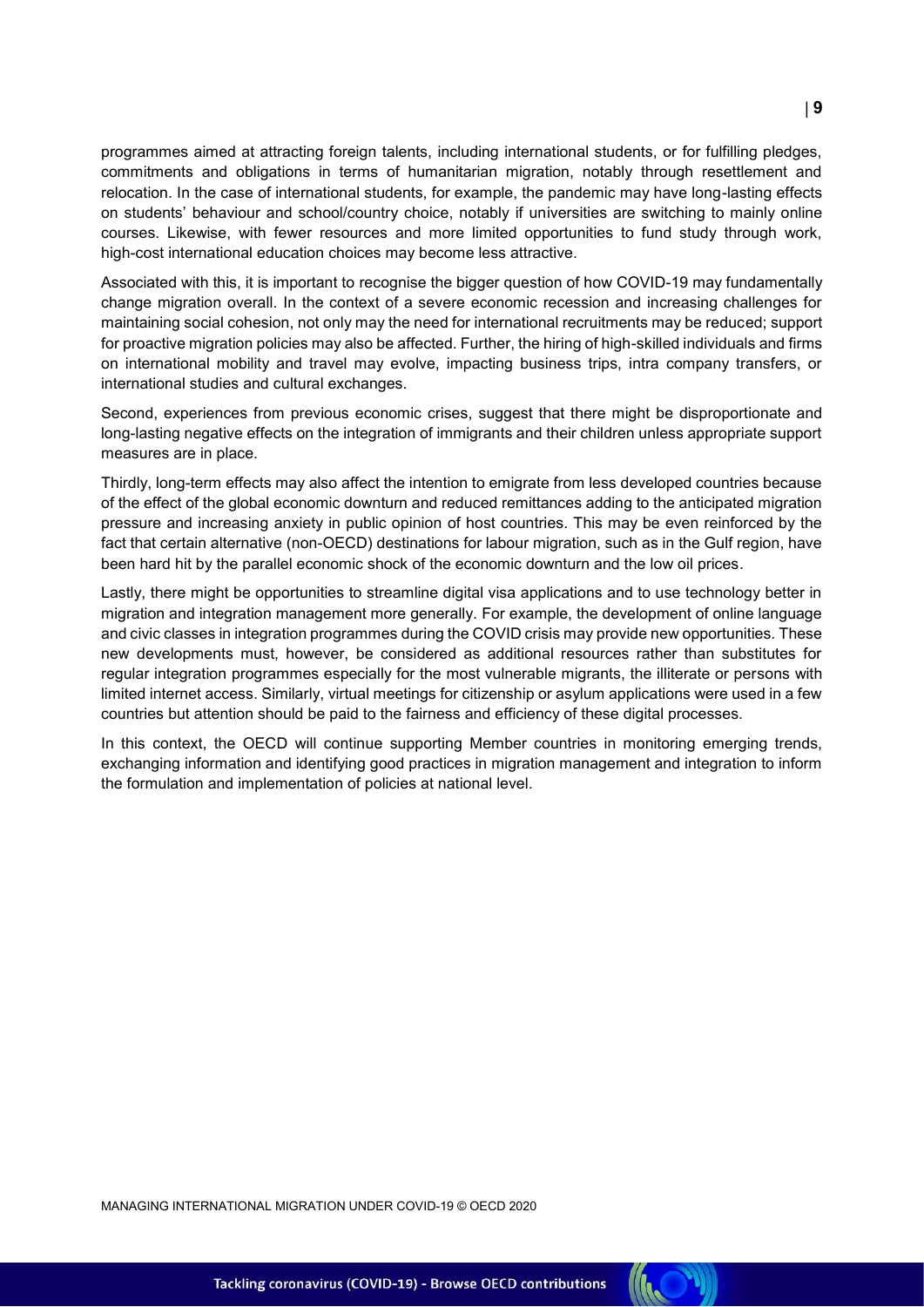## <span id="page-9-0"></span>**Annex A. Main measures taken by OECD countries on migration management from March to May 2020**

#### Exemptions of entry ban for ... The contract of the Cross border workers and truck drivers are allowed to enter Long-term or permanent resident Immediate family members of Nationals (of other nationals) other permit holders (except special concessions) Australia **Network** Yes Yes Yes People with a compassionate or compelling reason, must apply online for an exemption from the Australian Border Force Exemption to entry ban for New Zealanders subclass 444 Austria The Yes New Yes Yes (EU & EEA and CHE) Yes but need a medical certificate confirming negative test for SARS-CoV-2 within last four days Yes Belgium Yes Yes Yes All permits > 3 months Yes, fiscal adjustments for telework Canada Yes Yes Yes Research Aves and now also include parents and step parents (until 30 June) Yes for all valid work or study permits as defined by Quarantine Act order. Non-essential cross border movements are restricted Chile **The Yes** Yes Yes Yes Visa-in-process receipt issued in Chile Yes but Peru and Argentina have increased restrictions Colombia  $\overline{\phantom{a}}$  No  $\overline{\phantom{a}}$  No  $\overline{\phantom{a}}$  No  $\overline{\phantom{a}}$  No  $\overline{\phantom{a}}$  No  $\overline{\phantom{a}}$  No  $\overline{\phantom{a}}$  No  $\overline{\phantom{a}}$  No  $\overline{\phantom{a}}$  No  $\overline{\phantom{a}}$  No  $\overline{\phantom{a}}$  No  $\overline{\phantom{a}}$  No  $\overline{\phantom{a}}$  No  $\overline{\phantom{a}}$  No  $\over$ currently closed (truck can unload within 8 km) Czech Rep.  $\vert$  Yes  $\vert$  only EU family members No, EU nationals are allowed to enter for short business trips or study, but only with an up-to-date negative test Yes with some restrictions Denmark Yes Yes EU passport holders showing Danish Health card Yes, if the purpose for entering is deemed worthy by the Danish police Yes, if the purpose for entering is deemed worthy by the Danish police Estonia Yes Yes Yes, Latvian, Lithuanian and Finnish citizens for employment or study reason, diplomats, humanitarian grounds. Yes. Finland Tes Yes Yes No No Yes, restricted to people with a permanent employment contract France Yes Yes Yes Yes (EEA, United Kingdom and associated Schengen countries) All valid permits Yes

#### **Table A A.1. Measures taken in OECD countries on exemptions of entry ban, March to May 2020**

MANAGING INTERNATIONAL MIGRATION UNDER COVID-19 © OECD 2020

 $\mathcal{A}$ 

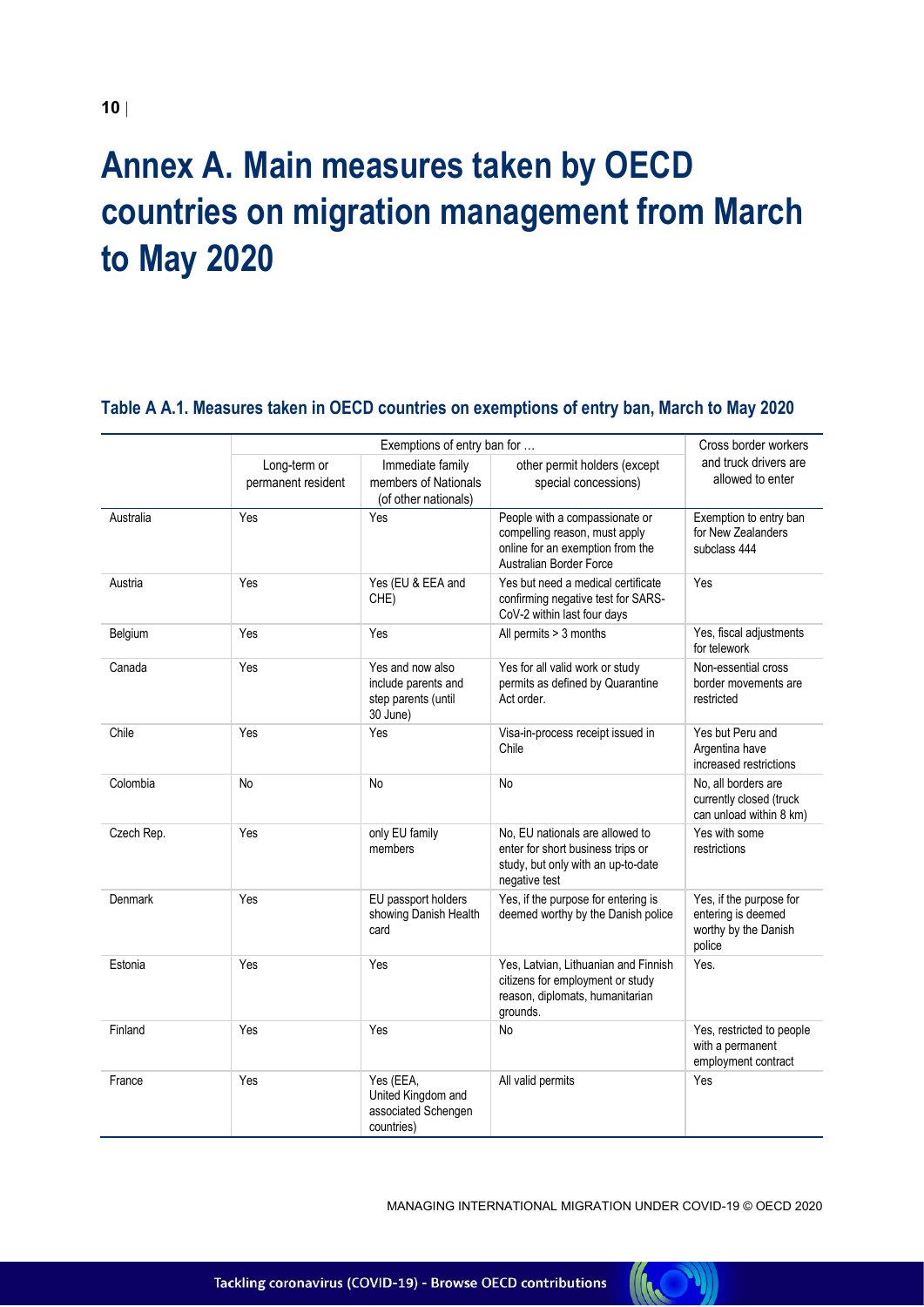|             | Exemptions of entry ban for                                                          |                                                                      |                                                                                                                          | Cross border workers                                                                                                             |
|-------------|--------------------------------------------------------------------------------------|----------------------------------------------------------------------|--------------------------------------------------------------------------------------------------------------------------|----------------------------------------------------------------------------------------------------------------------------------|
|             | Long-term or<br>permanent resident                                                   | Immediate family<br>members of Nationals<br>(of other nationals)     | other permit holders (except<br>special concessions)                                                                     | and truck drivers are<br>allowed to enter                                                                                        |
| Germany     | Yes                                                                                  | Yes (EEA,<br>United Kingdom and<br>associated Schengen<br>countries) | No                                                                                                                       | Limited to some border<br>crossing points with<br>Austria, Denmark,<br>France, Luxembourg<br>and Switzerland. Yes<br>with others |
| Greece      | Yes                                                                                  | Yes (EU and EEA)                                                     | All valid residence permits                                                                                              | (Cross border workers:<br>N/A) Truck drivers can<br>enter.                                                                       |
| Hungary     | Only EEA and Swiss<br>LTR                                                            | <b>No</b>                                                            | ROM and BLG on a predesignated<br>route                                                                                  | Yes in designated border<br>crossing points with<br>some restrictions on<br>distance                                             |
| Iceland     | Yes                                                                                  | Yes                                                                  | $\ddot{\phantom{a}}$                                                                                                     |                                                                                                                                  |
| Ireland     |                                                                                      | No restriction to people with a valid visa or residence card         |                                                                                                                          | Yes                                                                                                                              |
| Israel      | Yes                                                                                  | No                                                                   | Business travel and special<br>authorisations                                                                            | No                                                                                                                               |
| Italy       | Yes                                                                                  | Yes (EEA,<br>United Kingdom and<br>associated Schengen<br>countries) | Passengers traveling on business.                                                                                        | Yes, special lanes and<br>crossings dedicated to<br>cross border workers                                                         |
| Japan       | Exceptional<br>circumstances<br>considered / except<br>special permanent<br>resident | Yes                                                                  | Previously issued visas (depending<br>on the date and place of issuance)<br>may be invalidated                           | N/A                                                                                                                              |
| Korea       | Yes                                                                                  | No                                                                   | Previously issued visas are<br>suspended but short-term (C4) and<br>long-term Employment Visas remain<br>valid           | No                                                                                                                               |
| Lithuania   | Yes                                                                                  | Yes                                                                  | All valid residence permits                                                                                              | Yes, but from 8 April<br>2020 truck drivers with<br>clear symptoms will not<br>be allowed to continue<br>on.                     |
| Latvia      | Yes                                                                                  | $\ddot{\phantom{0}}$                                                 | Foreign citizens by private vehicle<br>from other Schengen member<br>countries was still allowed                         | Yes                                                                                                                              |
| Luxembourg  | Yes                                                                                  | Yes (EEA,<br>United Kingdom and<br>associated Schengen<br>countries) | All valid residence permits                                                                                              | Yes                                                                                                                              |
| Mexico      | No restriction imposed                                                               |                                                                      |                                                                                                                          | Non-essential cross<br>border movements are<br>restricted                                                                        |
| Norway      | Yes                                                                                  | Yes (EEA and CHE)                                                    | All valid permits                                                                                                        | Yes                                                                                                                              |
| Netherlands | Yes                                                                                  | Yes (EEA,<br>United Kingdom and<br>associated Schengen<br>countries) | Long-stay visa, including persons<br>with a temporary residence permit<br>(Machtiging Voor Voorlopig Verblijf -<br>MVV). | Only in crucial sectors<br>with a special vignette                                                                               |
| New Zealand | Yes                                                                                  | Yes on same flight                                                   | <b>No</b>                                                                                                                | N/A                                                                                                                              |
| Poland      | Yes                                                                                  | Yes, only with<br>residence card or<br>working in Poland             | Work permits (incl. seasonal work<br>permits)                                                                            | Yes with some<br>restrictions                                                                                                    |

**((CC)**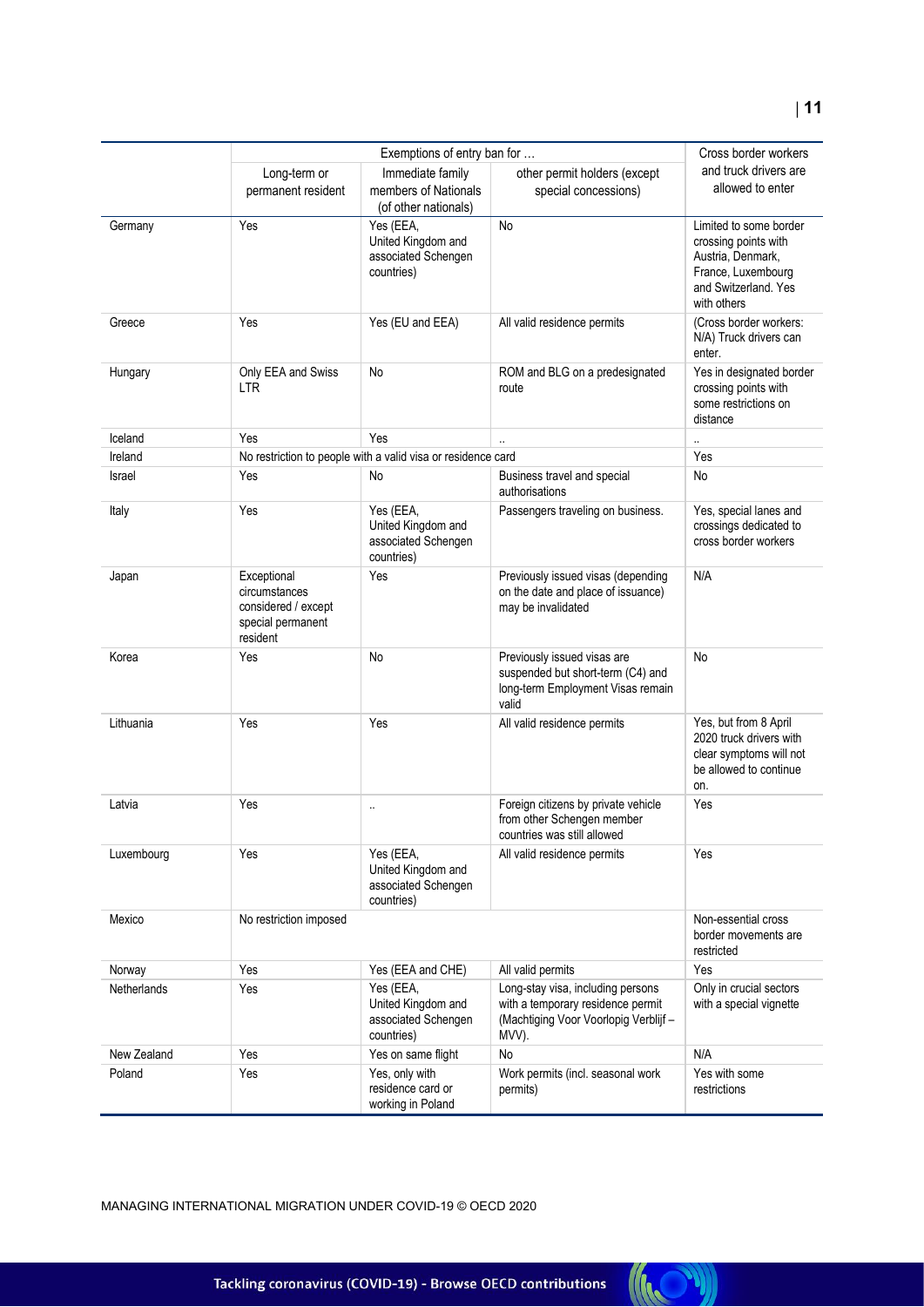|                      |                                    | Exemptions of entry ban for                                          |                                                      | Cross border workers                                                                                                |
|----------------------|------------------------------------|----------------------------------------------------------------------|------------------------------------------------------|---------------------------------------------------------------------------------------------------------------------|
|                      | Long-term or<br>permanent resident | Immediate family<br>members of Nationals<br>(of other nationals)     | other permit holders (except<br>special concessions) | and truck drivers are<br>allowed to enter                                                                           |
| Portugal             | Yes                                | Yes (EEA,<br>United Kingdom and<br>associated Schengen<br>countries) | All valid permits                                    | Yes with some<br>restrictions                                                                                       |
| Slovak Republic      | Yes                                | Yes (EU)                                                             | <b>No</b>                                            | Yes, but some<br>conditions apply to<br>cross-border workers,<br>with special conditions<br>for health-care workers |
| Slovenia             | Yes                                | Yes (EU)                                                             | No                                                   | Yes, but some<br>conditions apply to<br>cross-border workers,<br>with special conditions<br>for health-care workers |
| Spain                | Yes                                | Yes (EEA,<br>United Kingdom and<br>associated Schengen<br>countries) | all permits > 3 months                               | Yes                                                                                                                 |
| Sweden               | Yes                                | Yes (EEA,<br>United Kingdom and<br>associated Schengen<br>countries) | <b>No</b>                                            | Yes                                                                                                                 |
| Switzerland          | Yes                                | Yes (EU and EEA)                                                     | L, B, C, Ci, G                                       | Yes                                                                                                                 |
| Turkey               | No                                 | No                                                                   | No                                                   | $\cdot$ .                                                                                                           |
| United Kingdom       | Yes                                | $\ddot{\phantom{a}}$                                                 | Yes                                                  |                                                                                                                     |
| <b>United States</b> | Yes                                | Yes                                                                  | Yes                                                  | Non-essential cross<br>border movements are<br>restricted                                                           |

## **Table A A.2. Continuity of immigration services from March to May 2020**

|            | Issuing new (long-term or short-term)<br>residence permits (onshore or offshore)                                    | Processing of<br>asylum<br>applications<br>continues                                   | Resettlement<br>Continues                                             | Forced returns continue                                                                                                                          |
|------------|---------------------------------------------------------------------------------------------------------------------|----------------------------------------------------------------------------------------|-----------------------------------------------------------------------|--------------------------------------------------------------------------------------------------------------------------------------------------|
| Australia  | Yes (delays and medical checks are<br>impacted)                                                                     | Yes                                                                                    | Onshore only                                                          | Yes for voluntary unescorted<br>removals                                                                                                         |
| Austria    | Onshore processing (in writing) but<br>immigration offices are closed. Consulates<br>offer no service to the public | Yes                                                                                    | N/A                                                                   | Very limited                                                                                                                                     |
| Belgium    | Only processing pending cases onshore<br>cases. No visa application offshore                                        | Yes, online since<br>6 April                                                           | No                                                                    | Very limited                                                                                                                                     |
| Canada     | Yes for both permanent and temporary (no<br>case closed or refused due to lack of<br>document)                      | In-person hearings<br>take place but<br>some claims are<br>processed based<br>on paper | On a case by<br>case for<br>people in<br>urgent need<br>of protection | <b>No</b>                                                                                                                                        |
| Chile      | Yes (all applications are now 100% digital)                                                                         | $\ddotsc$                                                                              | N/A                                                                   | No                                                                                                                                               |
| Colombia   | Yes for LTR in country only                                                                                         | Yes by email only                                                                      | N/A                                                                   | Very limited                                                                                                                                     |
| Czech Rep. | No with some exceptions                                                                                             | Yes                                                                                    | N/A                                                                   | No                                                                                                                                               |
| Denmark    | Yes                                                                                                                 | Yes                                                                                    | No                                                                    | Any forced returns, with exception<br>of those that the Danish Police<br>consider to be socially critical, are<br>postponed until further notice |
| Estonia    | Yes.                                                                                                                | Yes                                                                                    | No                                                                    | If it is possible.                                                                                                                               |

MANAGING INTERNATIONAL MIGRATION UNDER COVID-19 © OECD 2020

**(ICC)** 

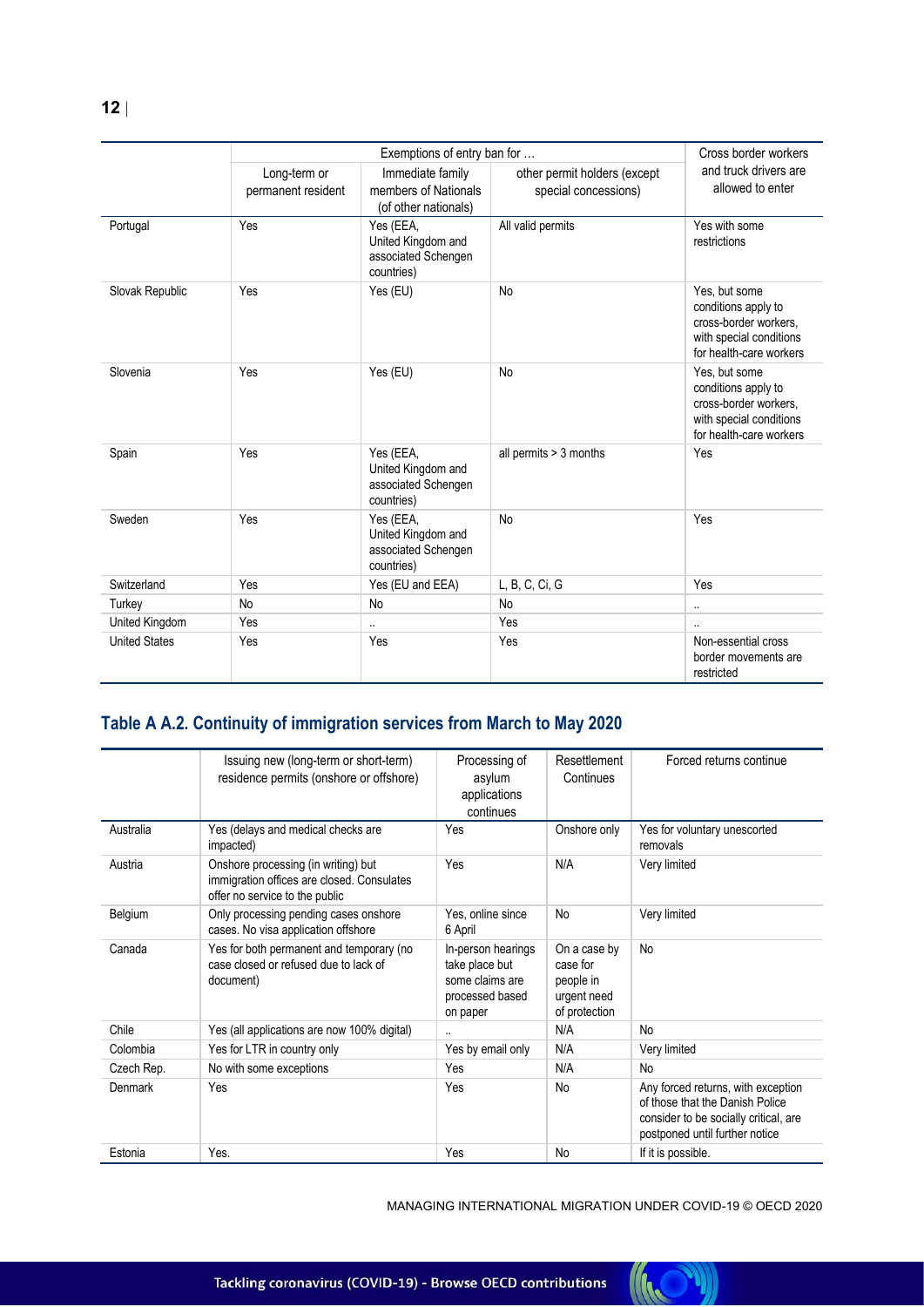|                 | Issuing new (long-term or short-term)<br>residence permits (onshore or offshore)                                                                                                                                                                                                                                                                                               | Processing of<br>asylum<br>applications<br>continues                                                                                         | Resettlement<br>Continues           | Forced returns continue                                                                                                                                                                                                 |
|-----------------|--------------------------------------------------------------------------------------------------------------------------------------------------------------------------------------------------------------------------------------------------------------------------------------------------------------------------------------------------------------------------------|----------------------------------------------------------------------------------------------------------------------------------------------|-------------------------------------|-------------------------------------------------------------------------------------------------------------------------------------------------------------------------------------------------------------------------|
| Finland         | No with some exceptions                                                                                                                                                                                                                                                                                                                                                        | No work certificate<br>and no interview                                                                                                      | No                                  | No until 1 June 2020                                                                                                                                                                                                    |
| France          | No with some exceptions                                                                                                                                                                                                                                                                                                                                                        | Yes                                                                                                                                          | No                                  | Very limited                                                                                                                                                                                                            |
| Germany         | No with some exceptions                                                                                                                                                                                                                                                                                                                                                        | In written form only                                                                                                                         | $\ddotsc$                           | Very limited                                                                                                                                                                                                            |
| Greece          | Processing pending applications, with some<br>exceptions. TCNs required to apply for an<br>initial residence permit during the period that<br>Immigration Services are closed to the public,<br>may do so without sanctions or penalties,<br>until 30 September 2020 at the latest. From<br>18 May 2020, Immigration Services start<br>providing services to the public again. | Pending and<br>electronic app. for<br>the renewals. From<br>18 May the Asylum<br>Service starts<br>providing services<br>to the public again | N/A                                 | Very limited                                                                                                                                                                                                            |
| Hungary         | No with some exceptions                                                                                                                                                                                                                                                                                                                                                        |                                                                                                                                              | N/A                                 | $\ddotsc$                                                                                                                                                                                                               |
| Ireland         |                                                                                                                                                                                                                                                                                                                                                                                |                                                                                                                                              |                                     |                                                                                                                                                                                                                         |
| Israel          | Yes for LTR (onshore and offshore) but<br>delays are expected. No for short term<br>residence permits with some exceptions.                                                                                                                                                                                                                                                    | Yes                                                                                                                                          | No                                  | Very limited                                                                                                                                                                                                            |
| Italy           | No with some exceptions                                                                                                                                                                                                                                                                                                                                                        | No.                                                                                                                                          | Continues in<br>a limited<br>manner | Very Limited                                                                                                                                                                                                            |
| Iceland         | No with some exceptions (with major delays)                                                                                                                                                                                                                                                                                                                                    | $\ddot{\phantom{a}}$                                                                                                                         | No                                  | Very limited                                                                                                                                                                                                            |
| Japan           | Yes                                                                                                                                                                                                                                                                                                                                                                            | $\ddot{\phantom{a}}$                                                                                                                         | $\ldots$                            |                                                                                                                                                                                                                         |
| Korea           | Yes but suspension of visa free regime for<br>90 countries                                                                                                                                                                                                                                                                                                                     | $\ddot{\phantom{a}}$                                                                                                                         | $\ldots$                            | Yes                                                                                                                                                                                                                     |
| Lithuania       | Yes onshore but not offshore.                                                                                                                                                                                                                                                                                                                                                  | $\ddotsc$                                                                                                                                    | No                                  | No                                                                                                                                                                                                                      |
| Latvia          | No                                                                                                                                                                                                                                                                                                                                                                             |                                                                                                                                              | N/A                                 | No                                                                                                                                                                                                                      |
| Luxembourg      | No                                                                                                                                                                                                                                                                                                                                                                             | Yes, with the<br>exceptions of<br>interviews and<br>Dublin transfers                                                                         | N/A                                 | No                                                                                                                                                                                                                      |
| Mexico          | Yes                                                                                                                                                                                                                                                                                                                                                                            |                                                                                                                                              | No                                  | Very limited                                                                                                                                                                                                            |
| Norway          | Yes. However, most people granted a<br>residence permit after 20 April and onwards<br>cannot travel to Norway until further notice.                                                                                                                                                                                                                                            | Yes. (Interviews<br>were temporarily<br>suspended until 1st<br>April)                                                                        | No                                  | Very limited                                                                                                                                                                                                            |
| Netherlands     |                                                                                                                                                                                                                                                                                                                                                                                | $\ddotsc$                                                                                                                                    | $\ddot{\phantom{a}}$                | $\ddotsc$                                                                                                                                                                                                               |
| New Zealand     | Applications for some visa categories now<br>being processed for applicants already in<br>New Zealand                                                                                                                                                                                                                                                                          | $\ddot{\phantom{a}}$                                                                                                                         | No until end<br>April at least      | Very limited                                                                                                                                                                                                            |
| Poland          | Yes onshore but not offshore                                                                                                                                                                                                                                                                                                                                                   | $\cdot$ .                                                                                                                                    | N/A                                 | Readmission and return are still<br>being carried out but may be limited<br>due transport capabilities (in most<br>cases it is only possible to bring<br>foreigners by land to the border of a<br>neighbouring country) |
| Portugal        | Yes                                                                                                                                                                                                                                                                                                                                                                            | $\cdot$ .                                                                                                                                    | No                                  | Very limited                                                                                                                                                                                                            |
| Slovak Republic | No with some exceptions                                                                                                                                                                                                                                                                                                                                                        |                                                                                                                                              | $\ldots$                            | $\ddotsc$                                                                                                                                                                                                               |
| Slovenia        | No with some exceptions                                                                                                                                                                                                                                                                                                                                                        | Stopped for<br>1 month and<br>resumed on 9 May                                                                                               | N/A                                 | Very limited                                                                                                                                                                                                            |
| Spain           | No with some exceptions for long stay visas                                                                                                                                                                                                                                                                                                                                    | Yes                                                                                                                                          | No                                  | No                                                                                                                                                                                                                      |
| Sweden          | Yes for LTR                                                                                                                                                                                                                                                                                                                                                                    | Yes                                                                                                                                          | No                                  | Very limited                                                                                                                                                                                                            |
|                 |                                                                                                                                                                                                                                                                                                                                                                                |                                                                                                                                              |                                     |                                                                                                                                                                                                                         |

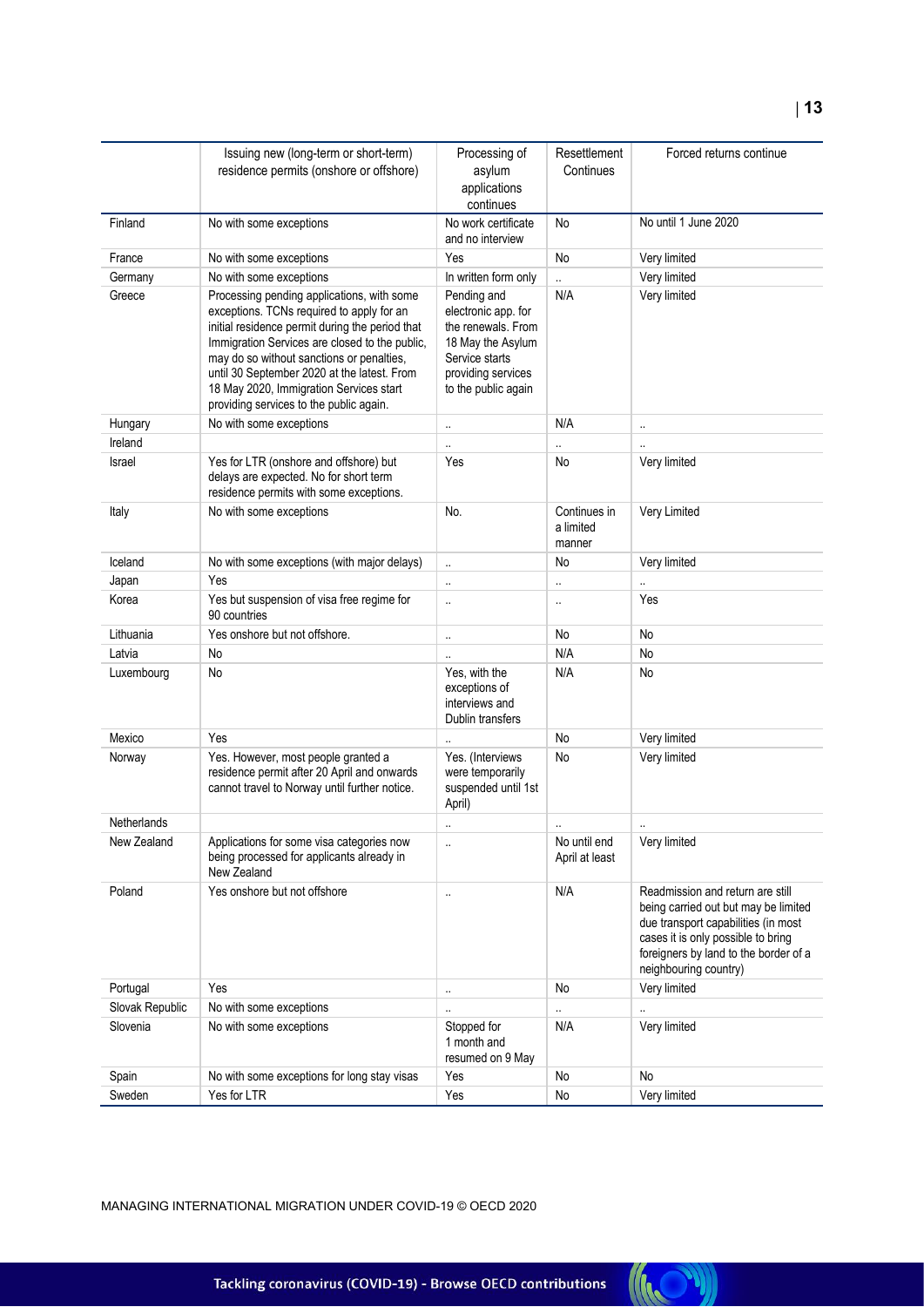|                      | Issuing new (long-term or short-term)<br>residence permits (onshore or offshore)                                                                                                                                                                                                                                            | Processing of<br>asylum<br>applications<br>continues | Resettlement<br>Continues                           | Forced returns continue                   |
|----------------------|-----------------------------------------------------------------------------------------------------------------------------------------------------------------------------------------------------------------------------------------------------------------------------------------------------------------------------|------------------------------------------------------|-----------------------------------------------------|-------------------------------------------|
| Switzerland          | Yes (since 11 May, applications submitted<br>prior entry ban are processed. For<br>applications submitted after entry ban: some<br>exceptions). As of 11 May family reunification<br>is possible for Swiss, EU and EEA nationals<br>and to all as of 8 June. Activity back to<br>normal on 8 June for EU and EEA nationals. | Yes                                                  | <b>No</b>                                           | Very limited                              |
| Turkey               | No, appointments rescheduled to June                                                                                                                                                                                                                                                                                        | $\ddotsc$                                            |                                                     |                                           |
| United Kingdom       | No with some exceptions                                                                                                                                                                                                                                                                                                     | $\cdot$ .                                            | <b>No</b>                                           | Removal centres are closed to<br>visitors |
| <b>United States</b> | No for permanent residence permits until end<br>June, except investors (EB5) and health care<br>professionals                                                                                                                                                                                                               | $\cdot$                                              | Suspended,<br>with<br>exceptions in<br>urgent cases | Yes                                       |

#### **Table A A.3. Measures taken in OECD countries on special concessions for holders of temporary visas, March to May 2020**

| Special concessions for holders of temporary visas |                                                                                                                                                                                                                                                                       |                                                                                                                                                                                                                                                                                                                                               |  |
|----------------------------------------------------|-----------------------------------------------------------------------------------------------------------------------------------------------------------------------------------------------------------------------------------------------------------------------|-----------------------------------------------------------------------------------------------------------------------------------------------------------------------------------------------------------------------------------------------------------------------------------------------------------------------------------------------|--|
|                                                    | Extension for those unable to leave                                                                                                                                                                                                                                   | Others                                                                                                                                                                                                                                                                                                                                        |  |
| Australia                                          | Application required                                                                                                                                                                                                                                                  | - The 40 hour limit on international students working in<br>supermarkets is lifted (until 1/05), aged care, and nursing.<br>- Reduced hours or layoffs due to COVID19 do not affect work<br>permit validity if the reduced income is in line with collective<br>bargaining agreements and enough for the individual to support<br>themselves. |  |
| Austria                                            | Application to be submitted in writing                                                                                                                                                                                                                                | - Min. salary requirements can be pro-rated if employees are<br>(partially) unemployed (not applicable to Blue and Red-White-<br>Red cards).<br>- Telework is possible                                                                                                                                                                        |  |
| Belgium                                            | Application by email. Those unable to renew are<br>temporarily tolerated                                                                                                                                                                                              | Up to end June, asylum seekers (hosted by the employer) can<br>work immediately (instead of after 4 months previously).                                                                                                                                                                                                                       |  |
| Canada                                             | Application required. Those whose status has not yet<br>expired are to apply online to extend their stay in Canada.<br>People with expired status visas by less than 90 days can<br>apply to restore their status if they meet criteria and pay a<br>restoration fee. | International students may begin their classes while outside<br>Canada (without affecting eligibility for the Post-Graduation Work<br>Permit Program).                                                                                                                                                                                        |  |
| Chile                                              | Yes                                                                                                                                                                                                                                                                   |                                                                                                                                                                                                                                                                                                                                               |  |
| Colombia                                           | <b>No</b>                                                                                                                                                                                                                                                             | No                                                                                                                                                                                                                                                                                                                                            |  |
| Czech Rep.                                         | Possibility to remain                                                                                                                                                                                                                                                 | Migrant workers who have lost their job (e.g. in the automobile<br>industry) may be authorised to change employer and sector                                                                                                                                                                                                                  |  |
| Denmark                                            | Those unable to renew permits are temporarily tolerated.<br>Departure deadlines<br>are extended 2 months from the decision date                                                                                                                                       | Foreign nationals with approved permits can start work from<br>their home country                                                                                                                                                                                                                                                             |  |
| Estonia                                            | Extended 10 days after the end of COVID-19 emergency<br>period                                                                                                                                                                                                        |                                                                                                                                                                                                                                                                                                                                               |  |
| Finland                                            | Exceptional permits may be issued for those unable to<br>return home, subject to self-sufficiency                                                                                                                                                                     | Until the end of October, people with valid residence permit can<br>change employer or field of employment.                                                                                                                                                                                                                                   |  |
| France                                             | 90 days extension                                                                                                                                                                                                                                                     |                                                                                                                                                                                                                                                                                                                                               |  |
| Germany                                            | Possibility to remain                                                                                                                                                                                                                                                 |                                                                                                                                                                                                                                                                                                                                               |  |

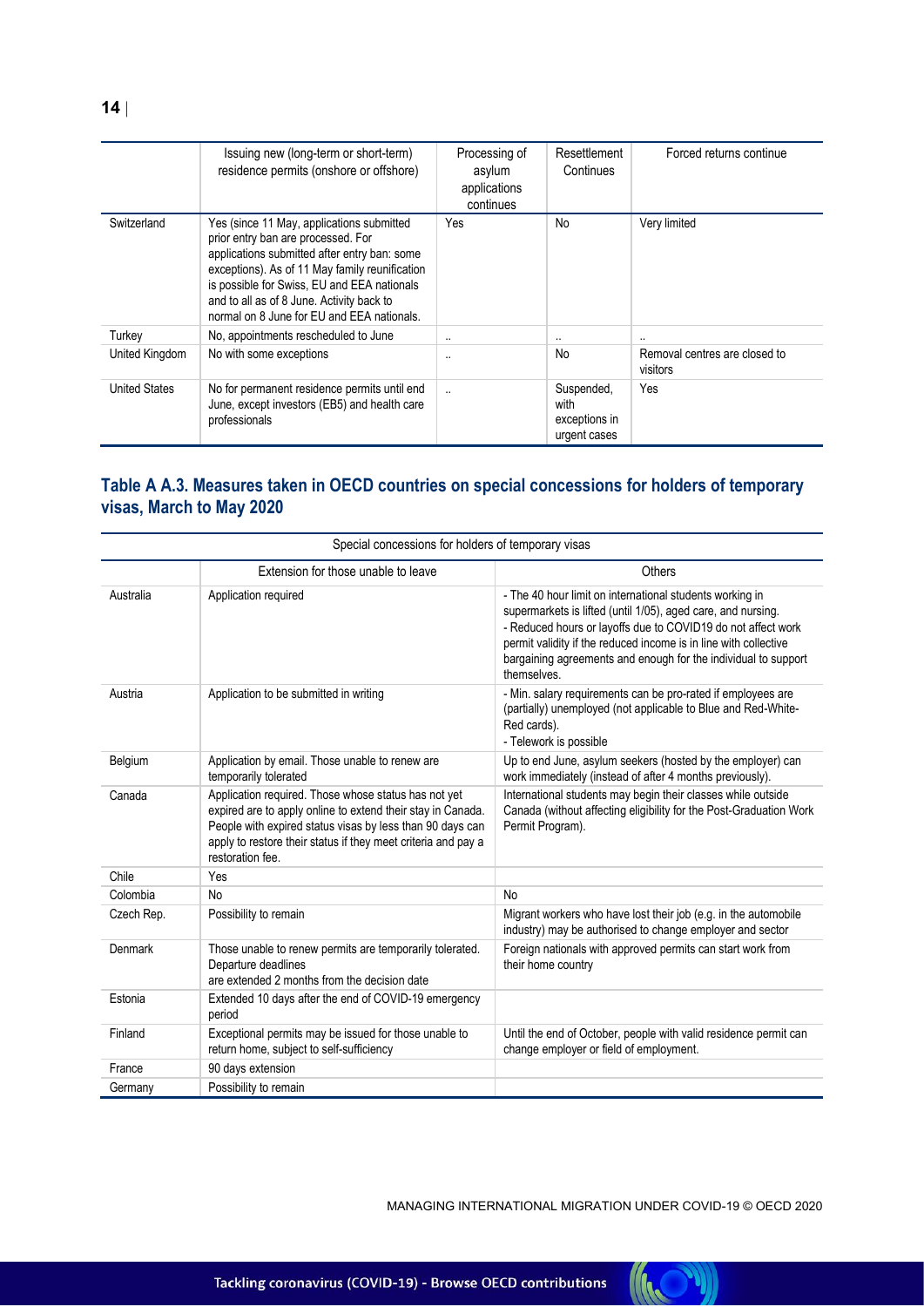| Greece          | - Validity of national entry visas expiring between<br>11 March and 31 August 2020 is extended until<br>30 September 2020.                                                                                                                                                                                                                                       |                                                                                                                                                                                                                                                  |
|-----------------|------------------------------------------------------------------------------------------------------------------------------------------------------------------------------------------------------------------------------------------------------------------------------------------------------------------------------------------------------------------|--------------------------------------------------------------------------------------------------------------------------------------------------------------------------------------------------------------------------------------------------|
|                 | - Validity of residence permits (LTR or STR) expiring until<br>30 June 2020 is extended until 31 December 2020.                                                                                                                                                                                                                                                  |                                                                                                                                                                                                                                                  |
|                 | - The validity of asylum applicants' cards that expire by<br>31 May 2020 is prolonged for a period of 6 months.                                                                                                                                                                                                                                                  |                                                                                                                                                                                                                                                  |
| Hungary         | Extended 45 days after the end of the state of emergency,<br>except for short term entry visas.                                                                                                                                                                                                                                                                  | No                                                                                                                                                                                                                                               |
| Iceland         |                                                                                                                                                                                                                                                                                                                                                                  |                                                                                                                                                                                                                                                  |
| Ireland         | Automatically renewed for up to 4 months for those with<br>permits expiring.                                                                                                                                                                                                                                                                                     | Student visa holders can now work 40 hours a week until further<br>notice. Persons unemployed due to COVID-19 can receive<br>COVID-19 pandemic unemployment benefits.                                                                            |
| Israel          | Automatically renewed until 30 June 2020 with the<br>exception of tourist visas which are only extended in<br>special circumstances.                                                                                                                                                                                                                             |                                                                                                                                                                                                                                                  |
| Italy           | Permits expiring between 31/01 and 15/03 are extended<br>until 31 August 2020<br>Italy is considering a regularisation for people who can<br>demonstrate they were in the country before 8 March<br>2020 and are employed in specific sectors (agriculture,<br>livestock, animal husbandry, fisheries and fish-farming,<br>domestic services and Long term care) |                                                                                                                                                                                                                                                  |
| Japan           | App required. Extension of the period of stay with the<br>status of residence of "Temporary Visitor" unable to<br>return.                                                                                                                                                                                                                                        |                                                                                                                                                                                                                                                  |
| Korea           | Registered aliens and overseas Korean residents are<br>automatically extended to 30/05. B-1&2 or C-3&4 visas<br>holders who are unable to leave Korea can get a 30 days<br>extension.                                                                                                                                                                            |                                                                                                                                                                                                                                                  |
| Lithuania       | Possibility to remain but expected to depart at the end of<br>the quarantine period                                                                                                                                                                                                                                                                              |                                                                                                                                                                                                                                                  |
| Latvia          | People with a permit expiring on 13/03 can remain. Grace<br>period runs 30 days beyond the end of the emergency<br>period.                                                                                                                                                                                                                                       |                                                                                                                                                                                                                                                  |
| Luxembourg      | Short and long term permits expiring from 1 March are<br>automatically renewed until the end of the state of<br>emergency. TCN not subject to visa requirements can<br>remain legally for the duration of the crisis.                                                                                                                                            |                                                                                                                                                                                                                                                  |
| Mexico          | Application required                                                                                                                                                                                                                                                                                                                                             |                                                                                                                                                                                                                                                  |
| Netherlands     | Overstay will not have consequences for future visa<br>applications (no re-entry ban)                                                                                                                                                                                                                                                                            | Start-up Visa or self-employed residence permit are now allowed<br>to request the 'Temporary Bridging Measure for Self-employed<br>Professionals'                                                                                                |
| New Zealand     | Foreigners with temporary permits expiring from 2 April<br>can get an interim visa online                                                                                                                                                                                                                                                                        |                                                                                                                                                                                                                                                  |
| Norway          | No, however, being unable to leave the country before a<br>permit expires, will not have any consequences in the<br>current situation.                                                                                                                                                                                                                           | Seasonal workers: The validity of the permit may be extended<br>until 31st December 2020. Application is required.                                                                                                                               |
| Poland          | Yes, 30 days extension                                                                                                                                                                                                                                                                                                                                           | A new provision allows foreigners to work under conditions other<br>than those specified in regulations for the different types of<br>permits, without the need to obtain new permits, change them or<br>enter new declarations in the register. |
| Portugal        | Expiring documents are valid until 30 June.                                                                                                                                                                                                                                                                                                                      |                                                                                                                                                                                                                                                  |
| Slovak Republic | Authorisation to stay up to 30 days after the end of the<br>emergency period. 90 days extension of Schengen visa<br>validity. 60 days extension after the termination of the<br>contract for employment permits. 30 days extension after<br>the exams for international students.                                                                                | Renewals of temporary residence for the purpose of business<br>will not be obliged to meet the requirement of minimum<br>income/profit for this year.                                                                                            |
| Slovenia        | Possibility to remain and extension of permits until 9 July                                                                                                                                                                                                                                                                                                      |                                                                                                                                                                                                                                                  |
|                 |                                                                                                                                                                                                                                                                                                                                                                  |                                                                                                                                                                                                                                                  |

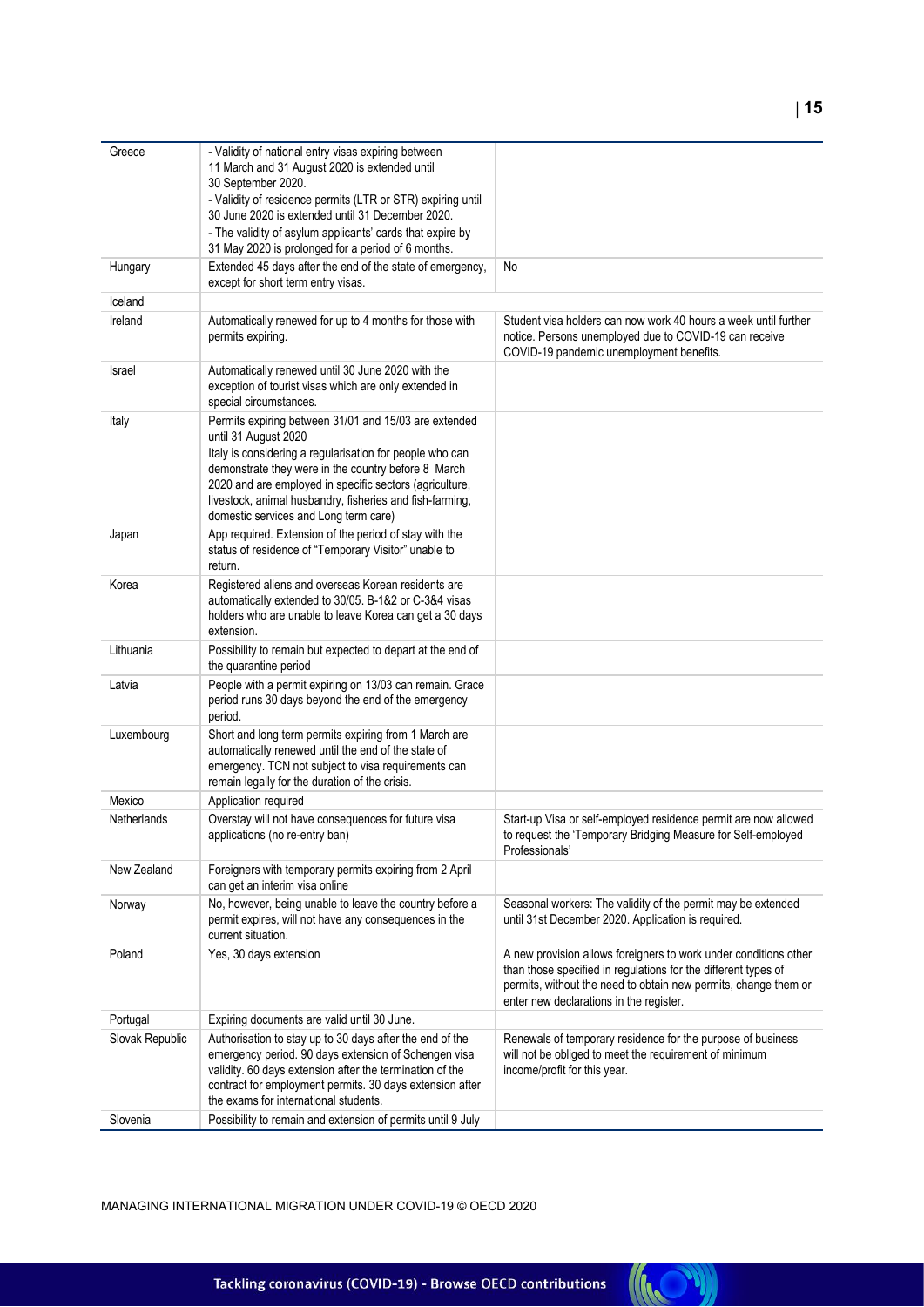| Spain                | Expiry periods have been suspended (Royal Decree<br>463/2020). All work and residence permits will be<br>extended automatically for six months after the state of<br>emergency has ended. Long-term stays and visas will<br>likewise be extended for three months. |                                                                                                                                                                                                                                                                                                                                                                          |
|----------------------|--------------------------------------------------------------------------------------------------------------------------------------------------------------------------------------------------------------------------------------------------------------------|--------------------------------------------------------------------------------------------------------------------------------------------------------------------------------------------------------------------------------------------------------------------------------------------------------------------------------------------------------------------------|
| Sweden               | Application required but will generally be granted (free of<br>charge for short term visas)                                                                                                                                                                        |                                                                                                                                                                                                                                                                                                                                                                          |
| Switzerland          | Application required                                                                                                                                                                                                                                               |                                                                                                                                                                                                                                                                                                                                                                          |
| United Kingdom       | Temporary permits expiring between 24 January and<br>31 July are extended until 31 July.                                                                                                                                                                           | Employers can complete a right to work check via video<br>Employers of Tier 2 or Tier 5 workers may reduce their salaries<br>to the amounts payable under the provisions of the economic<br>stimulus pack                                                                                                                                                                |
| <b>United States</b> | Application required. In some cases timely filed extension<br>applications may be granted for up to 240 days while an<br>extension request is pending.                                                                                                             | Limited public charge flexibility; I-9 remote document inspection<br>policy; DOL extends some Labour Condition Applications and<br>PERM labour certification deadlines; E-verify interim measures;<br>Electronic PERM approvals; Reduced hours or pay may be<br>possible under certain conditions for some non-immigrant visas<br>(e.g. H-1B) but may require a new LCA. |

### **Table A A.4. Additional measures in OECD countries for agricultural and health migrant workers, March to May 2020**

|            | Other specific measures (exemption of travel ban, new programmes, Recognition of foreign qualification, working<br>conditions) for                                                                                                                                                                                                                     |                                                                                                                                                                                                                                                                       |  |
|------------|--------------------------------------------------------------------------------------------------------------------------------------------------------------------------------------------------------------------------------------------------------------------------------------------------------------------------------------------------------|-----------------------------------------------------------------------------------------------------------------------------------------------------------------------------------------------------------------------------------------------------------------------|--|
|            | Foreign agricultural workers                                                                                                                                                                                                                                                                                                                           | Foreign health workers                                                                                                                                                                                                                                                |  |
| Australia  | Seasonal worker programme and Pacific Labour Scheme<br>participants unable to go home can stay, continue<br>working and change employer                                                                                                                                                                                                                | International students studying relevant medical courses will be<br>exempt from the usual 40-hour per fortnight work limit                                                                                                                                            |  |
|            | 6 month work limitation with one employer and eligible for a Temporary Activity (subclass 408) visa                                                                                                                                                                                                                                                    | Working Holiday Makers who are working in critical sectors (e.g. agriculture, aged or health care) will be exempt from the                                                                                                                                            |  |
| Austria    | they will be provided with a place to stay. The self-quarantine ends early if a medical certificate proving, that there is no<br>infection with COVID-19, is submitted                                                                                                                                                                                 | Seasonal workers in the field of agriculture and forestry and foreign health workers are not subject to the entry ban. They can<br>enter via bus or train. They have to practice self-quarantine for 14 days. If they do not have a place to practice self-quarantine |  |
| Belgium    | Foreign agricultural workers in the country can<br>- work up to 130 days in agriculture (65 before)<br>- work up to 200 days (100 before) in the fruit growing<br>sector (max 1/3 of the foreign workforce)<br>No application of the rule preventing those who have<br>been working in agriculture in the past 180 days to work<br>as seasonal workers | Exemption to the entry ban                                                                                                                                                                                                                                            |  |
| Canada     | Exemption to travel ban include seasonal workers.<br>2 weeks recruitment period waived for the next 6 months<br>of employers in agriculture and food processing.<br>Extension of max contract duration from 1 to 2 years.<br>Mandatory 14-day quarantine period upon entering<br>Canada, before they can start working.                                | Exemption to travel entry ban to persons permitted to work in<br>Canada as a student in a health field, or a licensed health care<br>professional with proof of employment in Canada. Recognition of<br>foreign qualifications is a provincial competency             |  |
|            | services until Aug 31 (health care, critical infrastructure, or the supply of food or other critical goods)                                                                                                                                                                                                                                            | International students already in Canada are allowed to work full-time (beyond 20 hours) in federally recognised essential                                                                                                                                            |  |
| Chile      | No                                                                                                                                                                                                                                                                                                                                                     | In the emergency period, the Chilean NHS can hire foreign<br>health workers without qualifications recognised in Chile                                                                                                                                                |  |
| Colombia   | No                                                                                                                                                                                                                                                                                                                                                     | Measures are currently under review                                                                                                                                                                                                                                   |  |
| Czech Rep. | No                                                                                                                                                                                                                                                                                                                                                     | No                                                                                                                                                                                                                                                                    |  |
| Denmark    | $\ddotsc$                                                                                                                                                                                                                                                                                                                                              | Foreign workers with health professional background are urged<br>to sign up for voluntary non-paid work. Priority processing for<br>those close to full recognition.                                                                                                  |  |
| Estonia    | Government prolonged period of the short-term<br>employment up to 31.07.2020                                                                                                                                                                                                                                                                           | Exemption to the entry ban                                                                                                                                                                                                                                            |  |

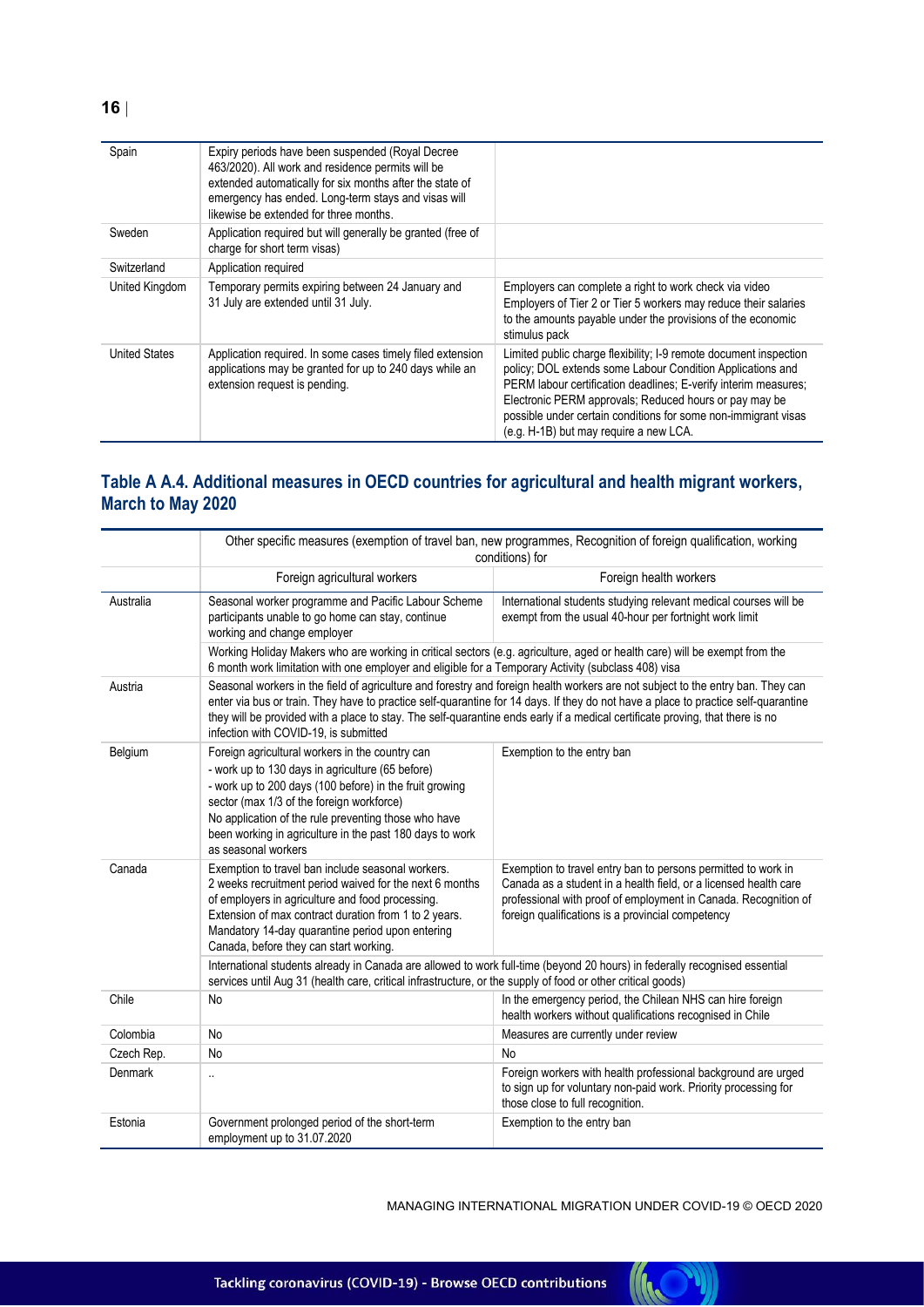|                 | Other specific measures (exemption of travel ban, new programmes, Recognition of foreign qualification, working<br>conditions) for                                                                                                                                                                                                                                                                                                                                                        |                                                                                                                                                                                                                                                                                                                                                                                                      |  |
|-----------------|-------------------------------------------------------------------------------------------------------------------------------------------------------------------------------------------------------------------------------------------------------------------------------------------------------------------------------------------------------------------------------------------------------------------------------------------------------------------------------------------|------------------------------------------------------------------------------------------------------------------------------------------------------------------------------------------------------------------------------------------------------------------------------------------------------------------------------------------------------------------------------------------------------|--|
|                 | Foreign agricultural workers                                                                                                                                                                                                                                                                                                                                                                                                                                                              | Foreign health workers                                                                                                                                                                                                                                                                                                                                                                               |  |
| Finland         | 1500 seasonal workers have been authorised to enter<br>Finland in a first phase.                                                                                                                                                                                                                                                                                                                                                                                                          | Exemption to the entry ban                                                                                                                                                                                                                                                                                                                                                                           |  |
| France          | Measures are currently under review                                                                                                                                                                                                                                                                                                                                                                                                                                                       | Exemption to the entry ban                                                                                                                                                                                                                                                                                                                                                                           |  |
| Germany         | In March strict restrictions applied to seasonal and<br>harvest workers from selected EU countries. In April and<br>May the government allowed 40 000 workers per month,<br>notably from Romania                                                                                                                                                                                                                                                                                          | Landers (the competent authority) have prioritised recognition of<br>occupations in demand. Some have granted temporary<br>permission to practice, under certain conditions, to medical<br>doctors if they have not yet passed all necessary exams<br>(e.g. language) required for recognition.                                                                                                      |  |
| Greece          | - Automatic 6-month extension of work permits granted<br>on an exceptional basis to migrants in an irregular<br>situation - for employment in agriculture to cover urgent<br>needs<br>- Exceptional fast-track procedure until 30 June 2020 for<br>hiring migrants in an irregular situation in agriculture to<br>cover urgent needs<br>- Employers wishing to hire a TCN in seasonal rural work,<br>who is exempted from entry visa requirement, may lodge<br>an application by 30 June. | Exemption to the entry ban, on condition of immediate inclusion<br>in the National Health System.                                                                                                                                                                                                                                                                                                    |  |
| Hungary         | No                                                                                                                                                                                                                                                                                                                                                                                                                                                                                        | No                                                                                                                                                                                                                                                                                                                                                                                                   |  |
| Iceland         |                                                                                                                                                                                                                                                                                                                                                                                                                                                                                           |                                                                                                                                                                                                                                                                                                                                                                                                      |  |
| Ireland         | No, but measures are currently considered to facilitate<br>employment of EEA laid off workers and students to work<br>in agriculture.                                                                                                                                                                                                                                                                                                                                                     | Expedite processing of foreign health care professionals as<br>practicable without any alteration to the standards required.                                                                                                                                                                                                                                                                         |  |
| Israel          | Automatic extension of maximum period of stay of<br>temporary agricultural foreign workers until 30 May 2020,<br>subject to online registration of employment by<br>authorised farmers.                                                                                                                                                                                                                                                                                                   | Easing of certain procedural restrictions concerning employment<br>of foreign home based caregivers.                                                                                                                                                                                                                                                                                                 |  |
| Italy           | Facilitation of stay of seasonal workers whose permit<br>expires.                                                                                                                                                                                                                                                                                                                                                                                                                         | Facilitation of employment for foreign health workers with foreign<br>qualifications                                                                                                                                                                                                                                                                                                                 |  |
| Japan           | As for the technical intern trainees, etc. who got<br>dismissed in Japan due to the impact of the new-type<br>coronavirus infection and have difficulty in their training,<br>the Immigration Services Agency provides support for<br>their re-employment in 14 specified industrial fields<br>including agriculture and allows them to stay in Japan up<br>to one year.                                                                                                                  | No                                                                                                                                                                                                                                                                                                                                                                                                   |  |
| Korea           | No                                                                                                                                                                                                                                                                                                                                                                                                                                                                                        | No                                                                                                                                                                                                                                                                                                                                                                                                   |  |
| Lithuania       | No                                                                                                                                                                                                                                                                                                                                                                                                                                                                                        | Facilitated measures for the recognition of foreign qualifications<br>in the health care sector                                                                                                                                                                                                                                                                                                      |  |
| Latvia          | No                                                                                                                                                                                                                                                                                                                                                                                                                                                                                        | No                                                                                                                                                                                                                                                                                                                                                                                                   |  |
| Luxembourg      | No                                                                                                                                                                                                                                                                                                                                                                                                                                                                                        | Yes. Health care professionals are examined with priority<br>regarding Recognition of Foreign Qualifications                                                                                                                                                                                                                                                                                         |  |
| Mexico          | No                                                                                                                                                                                                                                                                                                                                                                                                                                                                                        | No                                                                                                                                                                                                                                                                                                                                                                                                   |  |
| Netherlands     |                                                                                                                                                                                                                                                                                                                                                                                                                                                                                           |                                                                                                                                                                                                                                                                                                                                                                                                      |  |
| New Zealand     |                                                                                                                                                                                                                                                                                                                                                                                                                                                                                           | Work visa holders with employer-specific work visas already employed in essential services will be able to vary their hours and<br>be redeployed to do other roles within their current workplace. They can also perform their current role in a different workplace.<br>International students employed in an essential services role will be able to work longer hours for their current employer. |  |
| Norway          | TCN seasonal workers in agriculture, forestry and fishing<br>currently in Norway will be renewed. Seasonal workers<br>(agriculture/fruit and vegetable sector): From the 12th<br>May 2020 is this group exempted from the entry ban                                                                                                                                                                                                                                                       | Exemption to the entry ban                                                                                                                                                                                                                                                                                                                                                                           |  |
| Poland          | No                                                                                                                                                                                                                                                                                                                                                                                                                                                                                        | No                                                                                                                                                                                                                                                                                                                                                                                                   |  |
| Portugal        | <b>No</b>                                                                                                                                                                                                                                                                                                                                                                                                                                                                                 | No                                                                                                                                                                                                                                                                                                                                                                                                   |  |
| Slovak Republic |                                                                                                                                                                                                                                                                                                                                                                                                                                                                                           |                                                                                                                                                                                                                                                                                                                                                                                                      |  |
| Slovenia        |                                                                                                                                                                                                                                                                                                                                                                                                                                                                                           | Exemption to the entry ban but no other specific measure                                                                                                                                                                                                                                                                                                                                             |  |

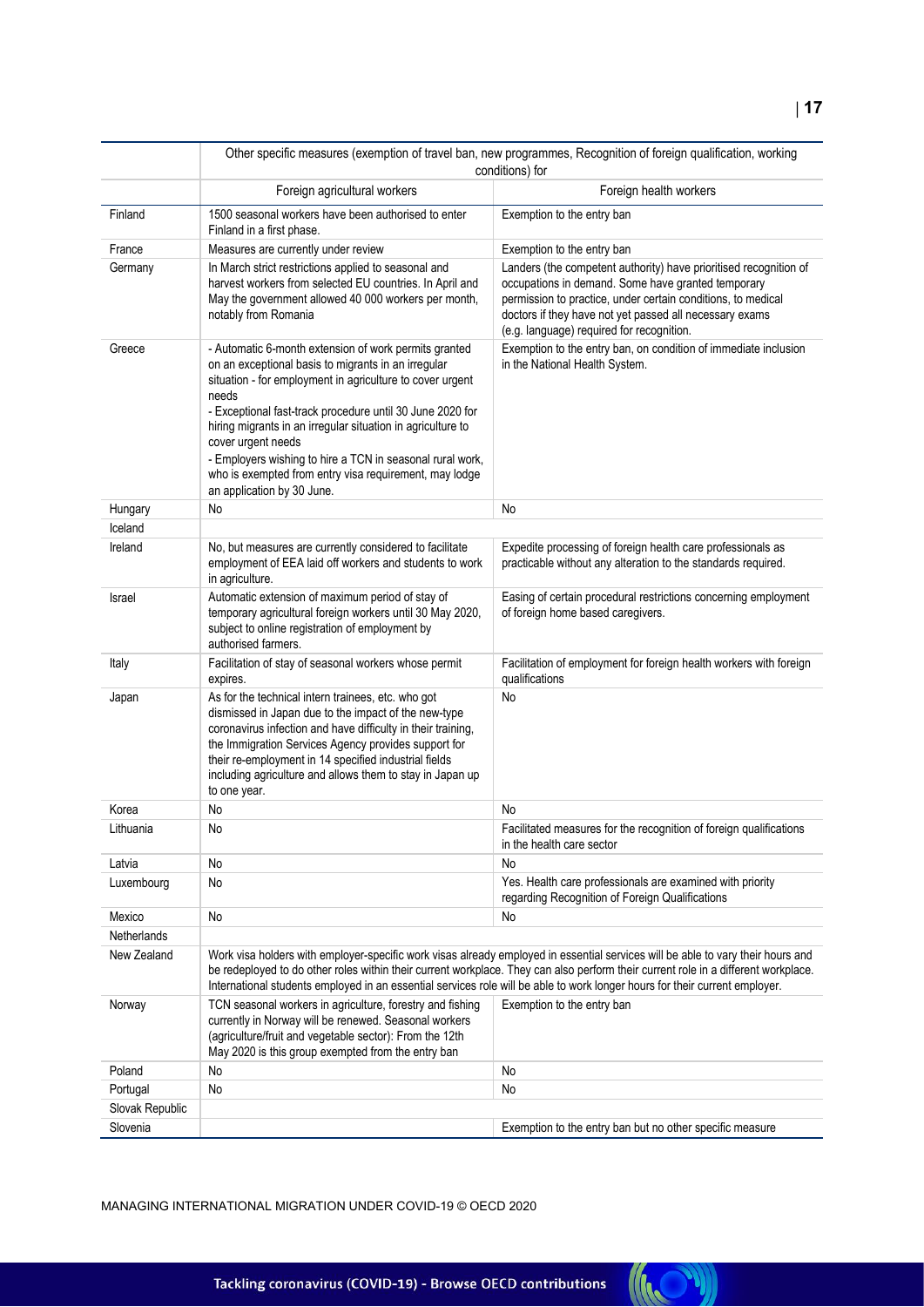|       |                                                                                                                                                                                                                                                                                            | Other specific measures (exemption of travel ban, new programmes, Recognition of foreign qualification, working<br>conditions) for                                                                                                                                                                                                        |
|-------|--------------------------------------------------------------------------------------------------------------------------------------------------------------------------------------------------------------------------------------------------------------------------------------------|-------------------------------------------------------------------------------------------------------------------------------------------------------------------------------------------------------------------------------------------------------------------------------------------------------------------------------------------|
|       | Foreign agricultural workers                                                                                                                                                                                                                                                               | Foreign health workers                                                                                                                                                                                                                                                                                                                    |
| Spain | All procedures for seasonal workers are suspended for<br>2020; this prevents the more than 11500 Moroccan<br>workers expected to come to Spain from arriving. Young<br>people between 18 and 21 years of age who are third-<br>country pationals in a requier situation (students, asylum) | Exemption to the entry ban and expedite applications for the<br>recognition of foreign qualifications and current applications for<br>residence and work permits in health sector. Spain is promotin<br>the hiring of at least 500 foreign trained health workers (mostly<br>already in the country): 380 were recruited in first 10 days |

| Spain                | All procedures for seasonal workers are suspended for<br>2020; this prevents the more than 11500 Moroccan<br>workers expected to come to Spain from arriving. Young<br>people between 18 and 21 years of age who are third-<br>country nationals in a regular situation (students, asylum<br>seekers) are automatically allowed to work until<br>30 September.                                                                                                 | Exemption to the entry ban and expedite applications for the<br>recognition of foreign qualifications and current applications for<br>residence and work permits in health sector. Spain is promoting<br>the hiring of at least 500 foreign trained health workers (mostly<br>already in the country); 380 were recruited in first 10 days |
|----------------------|----------------------------------------------------------------------------------------------------------------------------------------------------------------------------------------------------------------------------------------------------------------------------------------------------------------------------------------------------------------------------------------------------------------------------------------------------------------|--------------------------------------------------------------------------------------------------------------------------------------------------------------------------------------------------------------------------------------------------------------------------------------------------------------------------------------------|
| Sweden               | Not specifically mentioned as a exempted category by<br>the extended temporary entry ban but some groups of<br>seasonal workers are now deemed essential and allowed<br>to enter Sweden                                                                                                                                                                                                                                                                        | Exemption to the entry ban                                                                                                                                                                                                                                                                                                                 |
| Switzerland          | Switzerland receive priority processing.                                                                                                                                                                                                                                                                                                                                                                                                                       | Exemption to the entry ban for essential workers (including in health for EU/EFTA and third countries nationals and food<br>processing for EU/EFTA nationals). Regarding recognition of foreign qualifications, physicians with a job offer already in                                                                                     |
| United Kingdom       | No special programme but charter flights with seasonal<br>workers have been organised by UK employers from<br>central and eastern Europe, notably Romania                                                                                                                                                                                                                                                                                                      | Visas expiring by 1/10 are extended for 12 months                                                                                                                                                                                                                                                                                          |
| <b>United States</b> | H-2A petitioners with a valid temporary labour<br>certification can now start employing certain foreign<br>workers who are currently in the United States and in<br>valid H-2A status immediately after USCIS receives the<br>H-2A petition, but no earlier than the start date of<br>employment listed on the petition. Additionally, H-2A<br>workers are now allowed to stay beyond the three-year<br>maximum allowable period of stay in the United States. | Changes regarding the full-time work requirement for H-1B<br>foreign medical graduates and the provision of telehealth<br>services by those H-1B foreign medical graduates                                                                                                                                                                 |

#### **Table A A.5. Access to treatment for COVID-19 for migrants in an irregular situation in OECD countries**

|            | Do migrants in an irregular situation have access to free health care if they contract COVID-19?                                                                                                                                                                                                 |  |
|------------|--------------------------------------------------------------------------------------------------------------------------------------------------------------------------------------------------------------------------------------------------------------------------------------------------|--|
| Australia  | The decision to charge Medicare ineligible patients remains a matter for each State and Territory Government. Victoria, New<br>South Wales and Western Australia decided to waive out-of-pocket expenses for Medicare ineligible patients for COVID-19<br>related diagnosis and treatment.       |  |
| Austria    | Only absolutely necessary medical treatment may not be denied to anyone, otherwise a claim to treatment exists in principle<br>only for persons who are compulsorily insured in Austria                                                                                                          |  |
| Belgium    | Yes                                                                                                                                                                                                                                                                                              |  |
| Canada     | Access to health care and the provision of health care services is determined by provincial and territorial health authorities.<br>Provincial and territorial governments have put in place special provisions to ensure that all residents have access to testing<br>and treatment for COVID-19 |  |
| Chile      | Yes                                                                                                                                                                                                                                                                                              |  |
| Colombia   | Emergency health care is granted to any citizen regardless their status.                                                                                                                                                                                                                         |  |
| Czech Rep. | Migrants in an irregular situation infected by COVID-19 will be provided with appropriate health care but may have to<br>reimburse.                                                                                                                                                              |  |
| Denmark    | $\ddotsc$                                                                                                                                                                                                                                                                                        |  |
| Estonia    | Yes. Access to emergency health services.                                                                                                                                                                                                                                                        |  |
| Finland    | Yes                                                                                                                                                                                                                                                                                              |  |
| France     | Yes                                                                                                                                                                                                                                                                                              |  |
| Germany    | Yes                                                                                                                                                                                                                                                                                              |  |
| Greece     | Yes, free access when urgently admitted for hospitalisation and full access to minors (under 18).                                                                                                                                                                                                |  |
| Hungary    | All persons, irrespective of status, have free access to the necessary treatment related to COVID 19.                                                                                                                                                                                            |  |
| Iceland    |                                                                                                                                                                                                                                                                                                  |  |
| Ireland    | No cost but access to test may be difficult                                                                                                                                                                                                                                                      |  |
| Israel     | Yes                                                                                                                                                                                                                                                                                              |  |

MANAGING INTERNATIONAL MIGRATION UNDER COVID-19 © OECD 2020